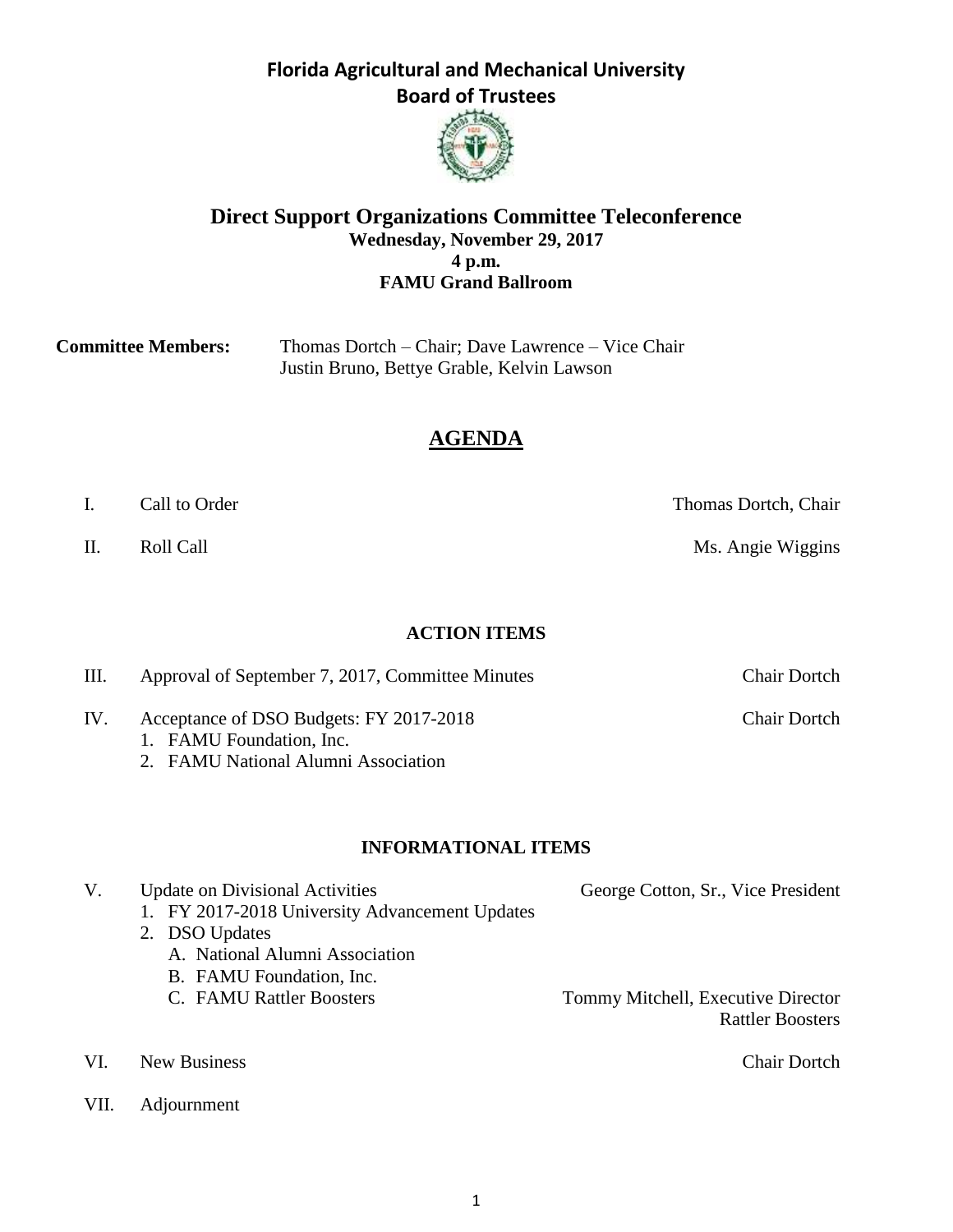

## **ACTION ITEM**

#### **Direct Support Organizations Committee Wednesday, November 29, 2017 Agenda Item: III.**

|                        | <b>Item Origination and Authorization</b> |              |           |                         |              |
|------------------------|-------------------------------------------|--------------|-----------|-------------------------|--------------|
|                        | Policy                                    | Award of Bid |           | <b>Budget Amendment</b> | Change Order |
|                        | Resolution                                | Contract     |           | Grant                   | Other        |
|                        |                                           |              |           |                         |              |
|                        |                                           |              |           |                         |              |
| <b>Action of Board</b> |                                           |              |           |                         |              |
| Approved               | Approved w/ Conditions                    | Disapproved  | Continued | Withdrawn               |              |

| Subject:               | Approval of DSO Committee Meeting Minutes (September 7, 2017)                                                                                            |
|------------------------|----------------------------------------------------------------------------------------------------------------------------------------------------------|
| <b>Rationale:</b>      | In accordance with the Florida Statues, a governmental body shall prepare and keep<br>minutes or make a tape recording of each open meeting of the body. |
| Attachment:            | DSO Committee Meeting Minutes (September 7, 2017)                                                                                                        |
| <b>Recommendation:</b> | Approve the minutes of the September 7, 2017, DSO Committee Meeting.                                                                                     |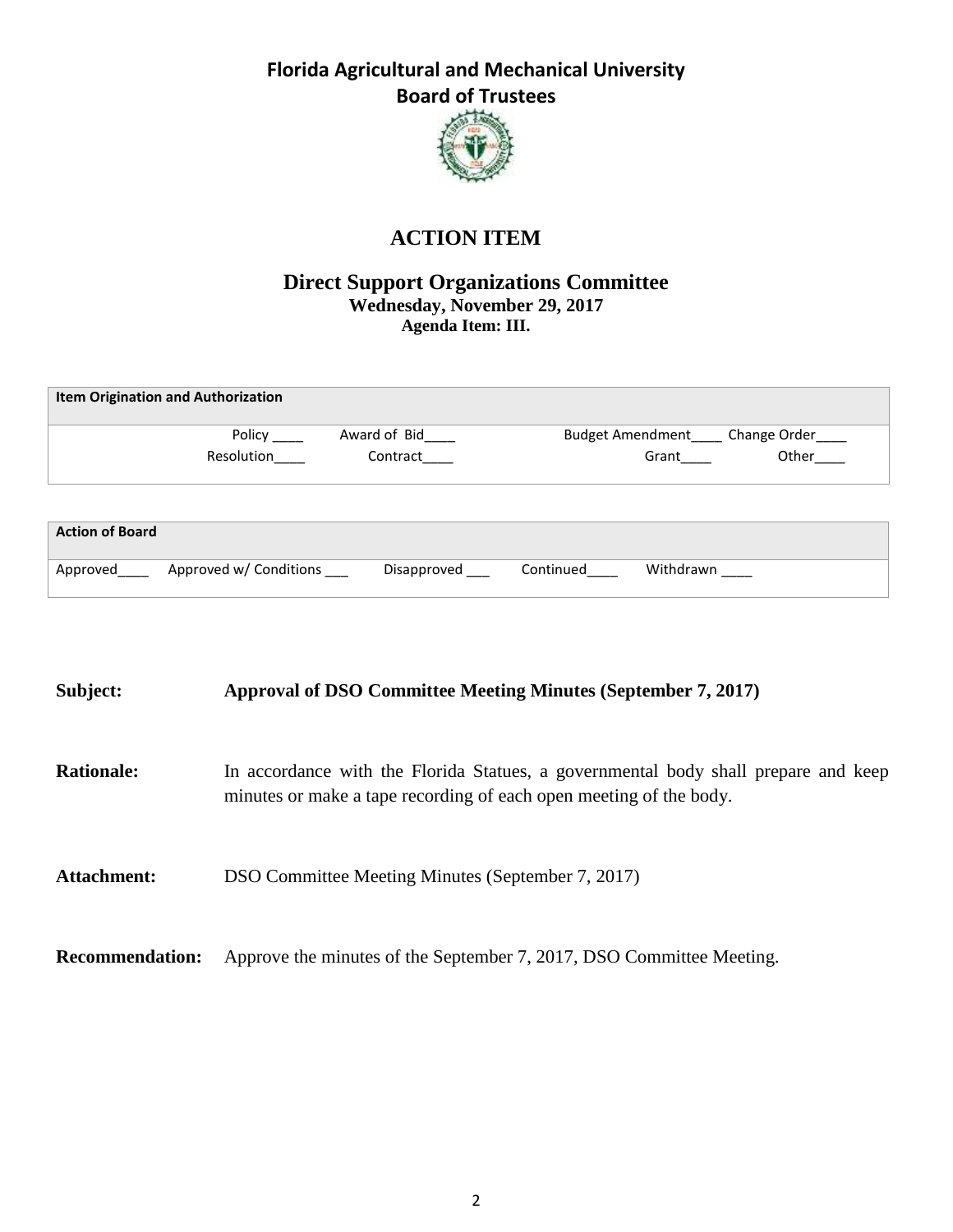

Direct Support Organizations Committee Meeting Minutes September 7, 2017

## **Trustee Thomas Dortch, Chair**

The meeting was called to order 1:45 p.m. by Committee Chair Thomas Dortch. Ms. Angie Wiggins called the roll, and the following Committee members participated: Trustees Justin Bruno, Bettye Grable, and Kelvin Lawson.

#### **Vice President (VP) George Cotton, Sr., provided updates on Divisional Activities:**

#### **A snapshot was presented on fundraising, and upcoming activities:**

- o Current giving as of September 6, 2017, is \$694,527.00 in cash and pledges, compared to approximately \$874,000.00 this same period last year. There is more than \$430K in pipeline gifts.
- o Staff is assisting with donor engagement opportunities for Interim President Larry Robinson in Tampa, FL, and update South Carolina.
- o A FY 2016-17 Fundraising summary was provided which included total giving amounts; top three constituents by total giving; top two largest single gifts; and top three states gifts were received from.

#### **Total Giving**

- $\triangleright$  \$8,556,534
- $\geq$  30% increase over previous fiscal year (\$6,556,220 received FY 2015-16)
- $\geq 3.900$  donors
- $\triangleright$  Average gift amount is \$2,193 compared to \$1,409 in FY 2015-16

#### **Top 3 Constituents by Total Giving**

| $\triangleright$ Alumni    | $-$ \$2M  |
|----------------------------|-----------|
| $\triangleright$ Corporate | $- $1.9M$ |
| $\sim$ m $\sim$ 1          | $A + F$   |

## $\triangleright$  Friends - \$1.5M

#### **Top 2 Largest Single Gifts**

| $\triangleright$ Foundation | $-$ \$1M |
|-----------------------------|----------|
|                             |          |

 $\triangleright$  Friend - \$1M

#### **Top 3 States Gifts Received From**

- $\triangleright$  Florida
- $\triangleright$  Georgia
- $\triangleright$  Texas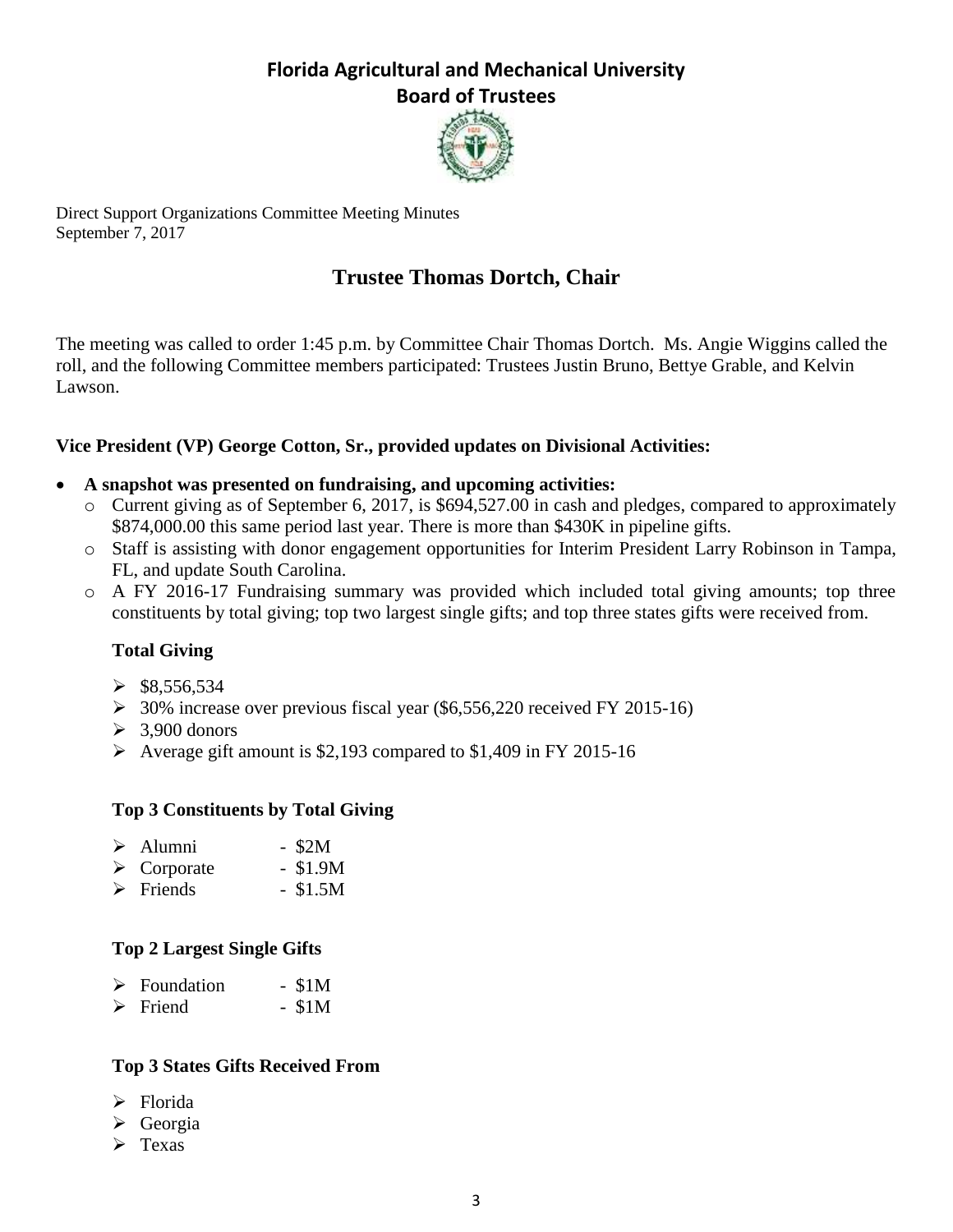

#### **FY 2017-18 Comprehensive Capital Campaign Presentation:**

At the August 17 FAMU Board of Trustees (BOT) Retreat, VP Cotton presented for consideration an action plan for *Tomorrow's Promise,* the \$125M comprehensive capital campaign for FAMU. VP Cotton is seeking official BOT approval and is prepared to activate an aggressive process of campaign planning, staffing, and organizational preparedness towards the implementation of volunteer leadership teams which will stabilize the silent phase of the campaign.

#### **DSO Updates:**

#### **National Alumni Association (NAA) Alumni Engagement**

- o April 8, NW Florida Alumni Chapter banquet in Marianna; featured Interim President Robinson.
- o July 28-30, FAMU NAA NW Regional Conference in Chicago, IL. Dr. Robinson delivered the keynote address at the fundraising breakfast.
- o September 16, collaboration with the office of Student Affairs and the FAMU NAA on student recruitment and alumni engagement events for Tampa Classic Weekend.
- o The Senior Exec. Director of the office of Alumni Affairs is co-chairing the steering committee for Homecoming 2017. This year's theme chosen by FAMU students is **A FAMU-LY Reunion Celebrating 130 Years of Excellence.** A few highlights were the return of the President's Gala, and FUNK FEST 2017.

#### **FAMU Foundation, Inc.**

- o The FAMU Foundation's endowment stands at \$123M as of June 30, 2017.
- o The audit of the Foundation financial statements have begun; anticipate completion ahead of schedule.

#### **FAMU Rattler Boosters**

Milton Overton, Athletic Director (AD), provided an update on the Boosters:

- o Boosters Board adopted a name change; new by-laws have been approved by their Board.
- o Obtained legal representation to register the 501c3 with the state.
- o Two new staff hired: Executive Director and Director of Advancement for Major Gifts. Request received for staff's presence at major events during the Tampa Football Classic, and beyond.
- o Fundraising initiatives are underway as it relates to regular and lifetime memberships; and a Homecoming campaign.
- o AD Overton to ensure policies and procedures are followed, set by the FAMU BOT, as it relates to sanctioning of the new group; decertification of the former group; follow through on 501c3; and work with Legal Counsel to ensure appropriate subcommittees are established through the FAMU BOT.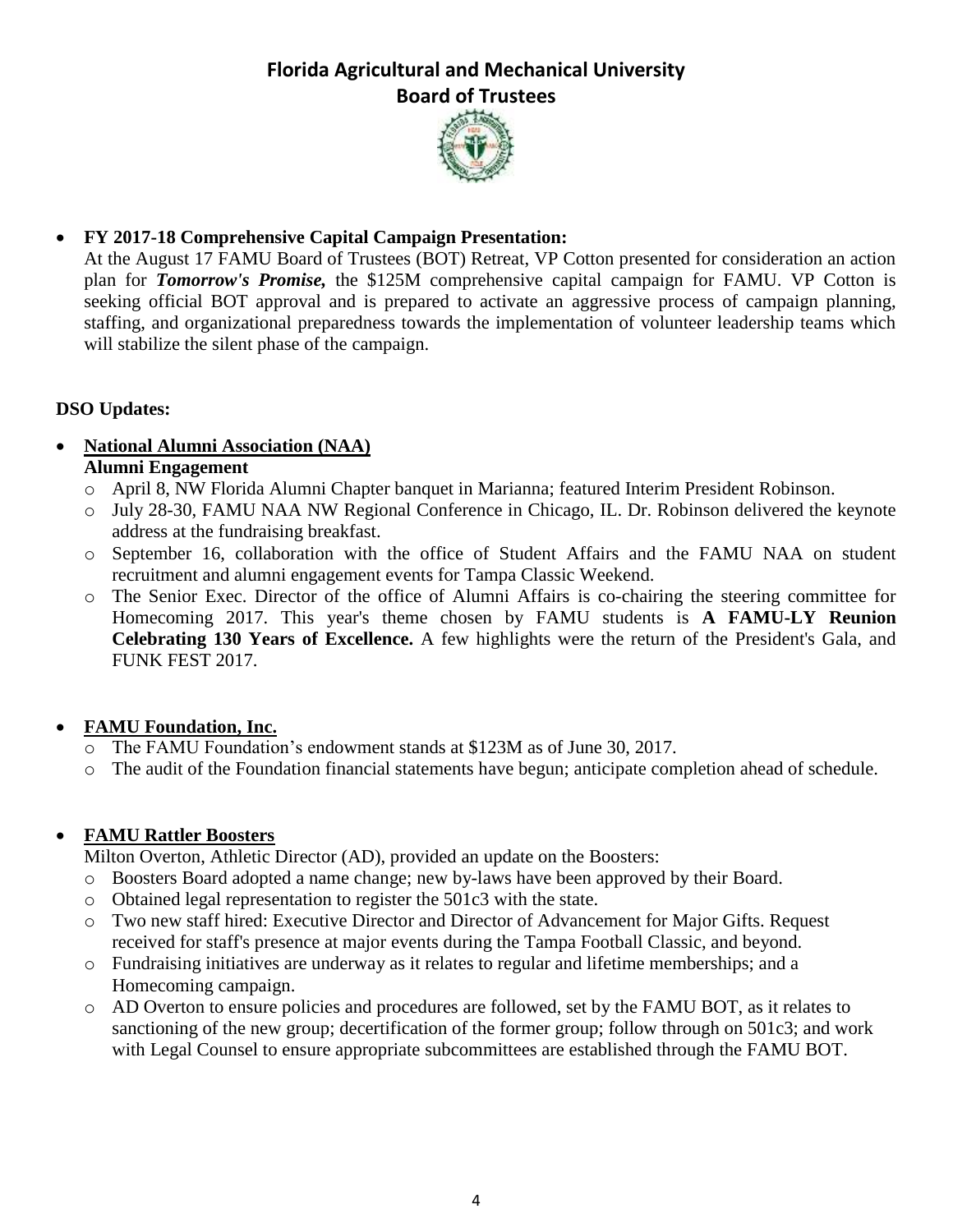

#### **New Business:**

#### **Intellectual Properties**

AD Overton provided an overview on the increase in licensees; changed licensing structure; brand management; royalties; and details of an upcoming opportunity for small businesses to partner to take advantage of licensing opportunities.

#### **FAMU Foundation and Update**

VP Cotton advised that FAMU Foundation Chairman Thomas Jones requested time during the next meeting of the FAMU BOT to officially update the Board and the Community on the progress and growth of the Foundation and its mission.

There being no further business, the meeting adjourned 2:45p.m. Thomas Dortch, Committee Chair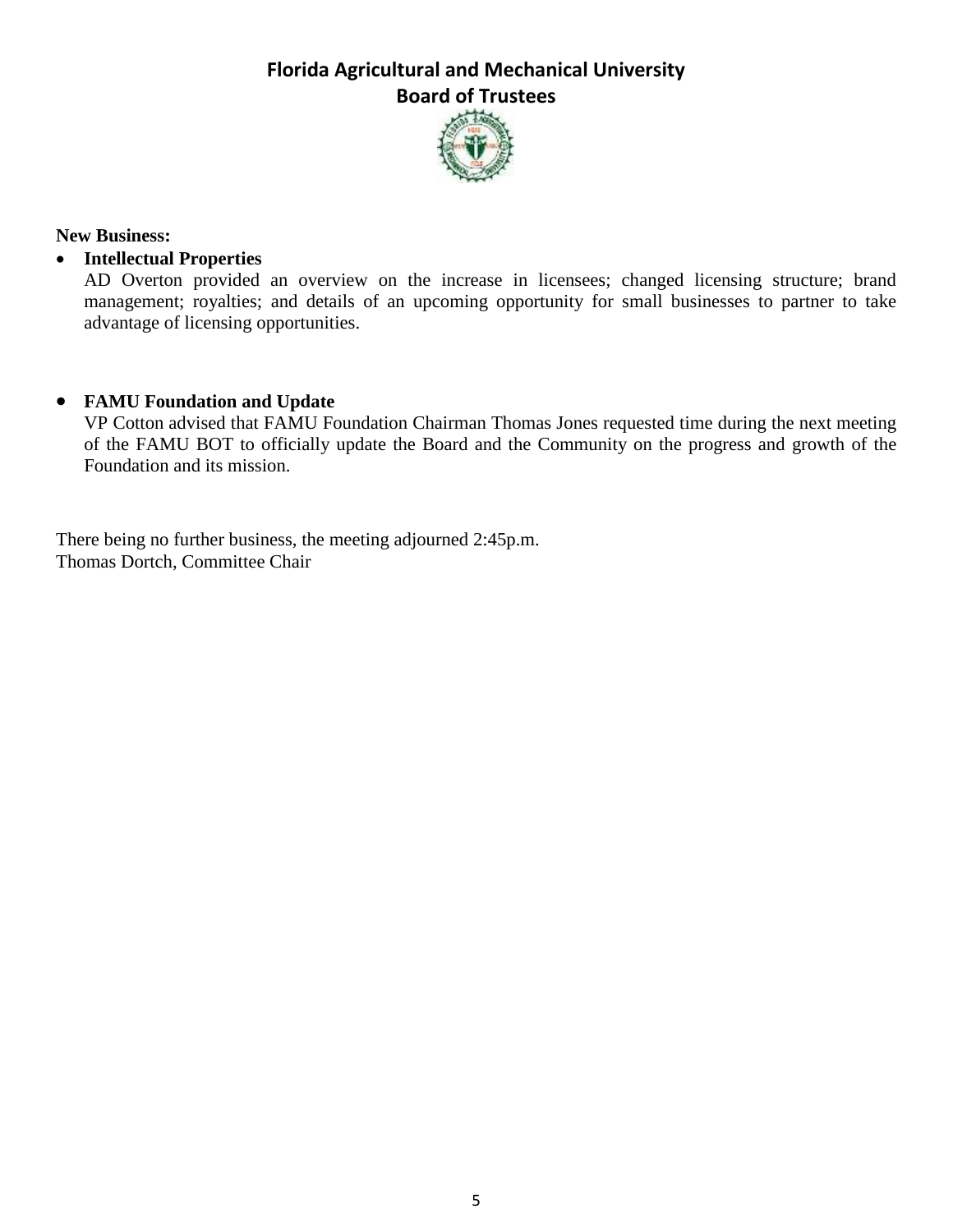

## **ACTION ITEM**

#### **Direct Support Organizations Committee Wednesday, November 29, 2017 Agenda Item: IV. 1.**

|                        | <b>Item Origination and Authorization</b> |              |           |                                        |       |
|------------------------|-------------------------------------------|--------------|-----------|----------------------------------------|-------|
|                        | Policy                                    | Award of Bid |           | Budget Amendment_____ Change Order____ |       |
|                        | Resolution                                | Contract     |           | Grant                                  | Other |
|                        |                                           |              |           |                                        |       |
| <b>Action of Board</b> |                                           |              |           |                                        |       |
| Approved               | Approved w/ Conditions                    | Disapproved  | Continued | Withdrawn                              |       |

# **Subject: Acceptance of DSO Budget: FAMU Foundation, Inc. Rationale:** The DSO Budgets are submitted for acceptance in accordance with FAMU Internal Management Memorandum (IMM) Number 2003-01, 8: The DSO shall submit an annual operating budget, which has been approved by the DSO's governing board and by the President and submitted to the Board for approval. The budget shall be submitted no later than sixty (60) days after the first day of the fiscal year for which the budget pertains. Attachment: Foundation Operating Budget (see Attachment)

**Recommendation:** Acceptance of the FAMU Foundation Operating Budget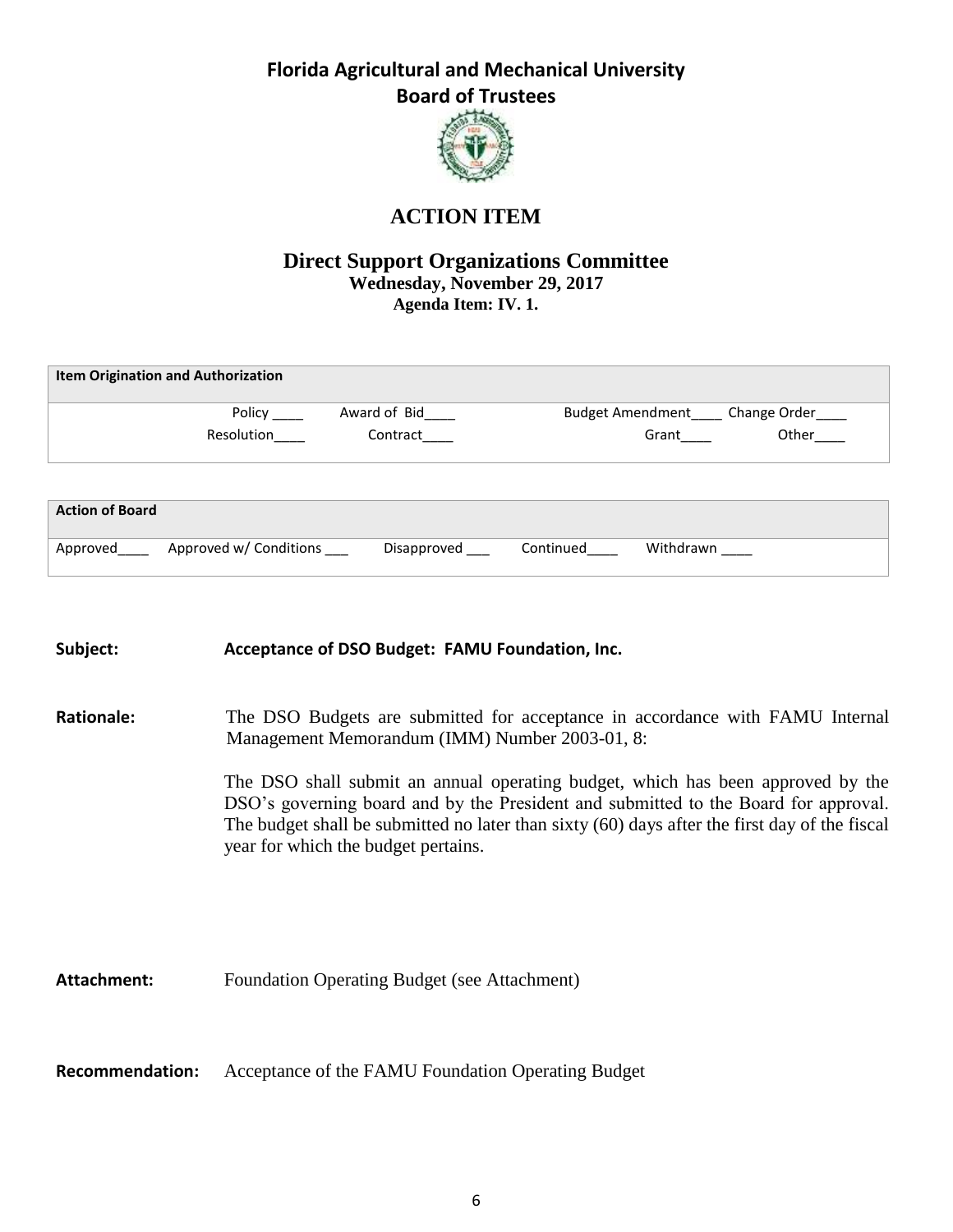#### **FAMU FOUNDATION, INC. DRAFT FY 2017-2018 OPERATING BUDGET**

|                                                                      | 2017-2018                        | FY 2016-2017                     |                               |  |
|----------------------------------------------------------------------|----------------------------------|----------------------------------|-------------------------------|--|
|                                                                      | <b>PROPOSED</b><br><b>BUDGET</b> | <b>Approved</b><br><b>Budget</b> | <b>Actual at</b><br>6/30/2017 |  |
| <b>REVENUE AND SUPPORT</b>                                           |                                  |                                  |                               |  |
| <b>Operating Revenue [1.5% Allocation]</b>                           | \$2,132,640                      | \$2,329,725                      | \$2,193,278                   |  |
| <b>Endowment Administrative Fees</b>                                 | \$1,781,640                      | \$1,823,725                      | \$1,793,261                   |  |
| <b>Incoming Gifts Fees</b>                                           | \$300,000                        | \$300,000                        | \$193,242                     |  |
| Earnings on Non-Endowed Funds<br>Admin Fees on Miscellaneous Revenue | \$0<br>\$45,000                  | \$200,000<br>\$0                 | \$200,082<br>\$0              |  |
| <b>Admin Fees on Disbursements</b>                                   | \$6,000                          | \$6,000                          | \$6,693                       |  |
| <b>License Tags Revenue</b>                                          | \$425,000                        | \$425,000                        | \$436,555                     |  |
| Rents & Fees 625 E TN ST                                             | \$75,000                         | \$0                              | \$12,132                      |  |
| <b>Contingency Revenue</b><br><b>TOTAL REVENUE AND SUPPORT</b>       | \$85,000<br>\$2,717,640          | \$186,475<br>\$2,941,200         | \$0<br>\$2,641,965            |  |
|                                                                      |                                  |                                  |                               |  |
| <b>EXPENDITURES</b>                                                  |                                  |                                  |                               |  |
| <b>Foundation Operations</b>                                         |                                  |                                  |                               |  |
| <b>Staff Salaries and Benefits</b>                                   | \$959,036                        | \$571,987                        | \$561,701                     |  |
| <b>Contractual Services</b>                                          | \$16,300                         | \$20,000                         | \$1,816                       |  |
| General Counsel & Legal Services                                     | \$48,000                         | \$285,000                        | \$288,500                     |  |
| Auditing and Accounting Services                                     | \$55,000                         | \$65,300                         | \$47,500                      |  |
| <b>Foundation Board Meetings</b>                                     | \$116,000                        | \$120,000                        | \$141,173                     |  |
| <b>Staff Travel</b>                                                  | \$45,000                         | \$25,000                         | \$3,719                       |  |
| Memberships & Subscriptions                                          | \$5,000                          | \$5,000                          | \$1,284                       |  |
| Insurance                                                            | \$22,000                         | \$20,000                         | \$13,697                      |  |
| <b>Janitorial Services</b>                                           | \$22,000                         | \$20,000                         | \$19,800                      |  |
| <b>Office Security Monitoring</b>                                    | \$10,000                         | \$7,500                          | \$5,441                       |  |
| <b>Office Utilities</b>                                              | \$62,000                         | \$50,000                         | \$48,511                      |  |
| Pest Control                                                         | \$4,000                          | \$4,000                          | \$1,598                       |  |
| <b>Grounds Maintenance</b>                                           | \$12,000                         | \$12,000                         | \$7,560                       |  |
| Software Maintenance                                                 | \$53,000                         | \$42,000                         | \$31,170                      |  |
| Telephone                                                            | \$2,500                          | \$2,500                          | \$0                           |  |
| Office Equipment/Furniture                                           | \$10,000                         | \$20,000                         | \$18,411                      |  |
| Materials, Printing & Postage                                        | \$30,000                         | \$35,000                         | \$10,055                      |  |
| 625 E TN Street Renovations                                          | \$50,000                         | \$40,000                         | \$20,931                      |  |
| 625 E TN Street Reserve Fund                                         | \$0                              | \$50,000                         | \$0                           |  |
| <b>Bank Fees</b>                                                     | \$5,000                          | \$5,000                          | \$2,545                       |  |
| Other                                                                | \$2,229                          | \$2,126                          | \$1,352                       |  |
| <b>Operating Contingency</b>                                         | \$10,000                         | \$12,500                         | \$0                           |  |
| <b>Total Foundation Operations</b>                                   | \$1,539,065                      | \$1,414,913                      | \$1,226,764                   |  |
| <b>Office of University Advancement</b>                              |                                  |                                  |                               |  |
| Advancement Operations/Development Support                           | \$80,000                         | \$80,000                         | \$80,000                      |  |
| Fundraising Activities [75% lic tag rev]                             | \$318,750                        | \$318,750                        | \$327,416                     |  |
| <b>Total Office of University Advancement</b>                        | \$398,750                        | \$398,750                        | \$407,416                     |  |
| <b>University Support</b>                                            |                                  |                                  |                               |  |
| University President Compensation                                    | \$0                              | \$236,984                        | \$184,845                     |  |
| Interim University President Compensation                            | \$233,090                        | \$233,090                        | \$233,090                     |  |
| Office of the President/Spec Request                                 | \$10,000                         | \$25,000                         | \$25,000                      |  |
| <b>University Auxiliary Support</b>                                  | \$250,485                        | \$216,379                        | \$205,934                     |  |
| <b>Board of Trustees Assessment</b>                                  | \$36,000                         | \$20,000                         | \$20,000                      |  |
| Board of Governors Assessment                                        | \$14,000                         | \$14,000                         | \$12,777                      |  |
| Lobbying Expenses                                                    | \$70,000                         | \$79,000                         | \$79,000                      |  |
| <b>University Stadium Support</b>                                    | \$60,000                         | \$0                              | \$0                           |  |
| License Tags Scholarships [25% lic tags rev]                         | \$106,250                        | \$106,250                        | \$109,139                     |  |
| <b>Total University Support</b>                                      | \$779,825                        | \$930,703                        | \$869,785                     |  |
|                                                                      |                                  |                                  |                               |  |
| <b>TOTAL EXPENDITURES</b>                                            | \$2,717,640                      | \$2,744,366                      | \$2,503,965                   |  |
| REVENUE LESS EXPENDITURES                                            | \$0                              | \$196,834                        | \$138,000                     |  |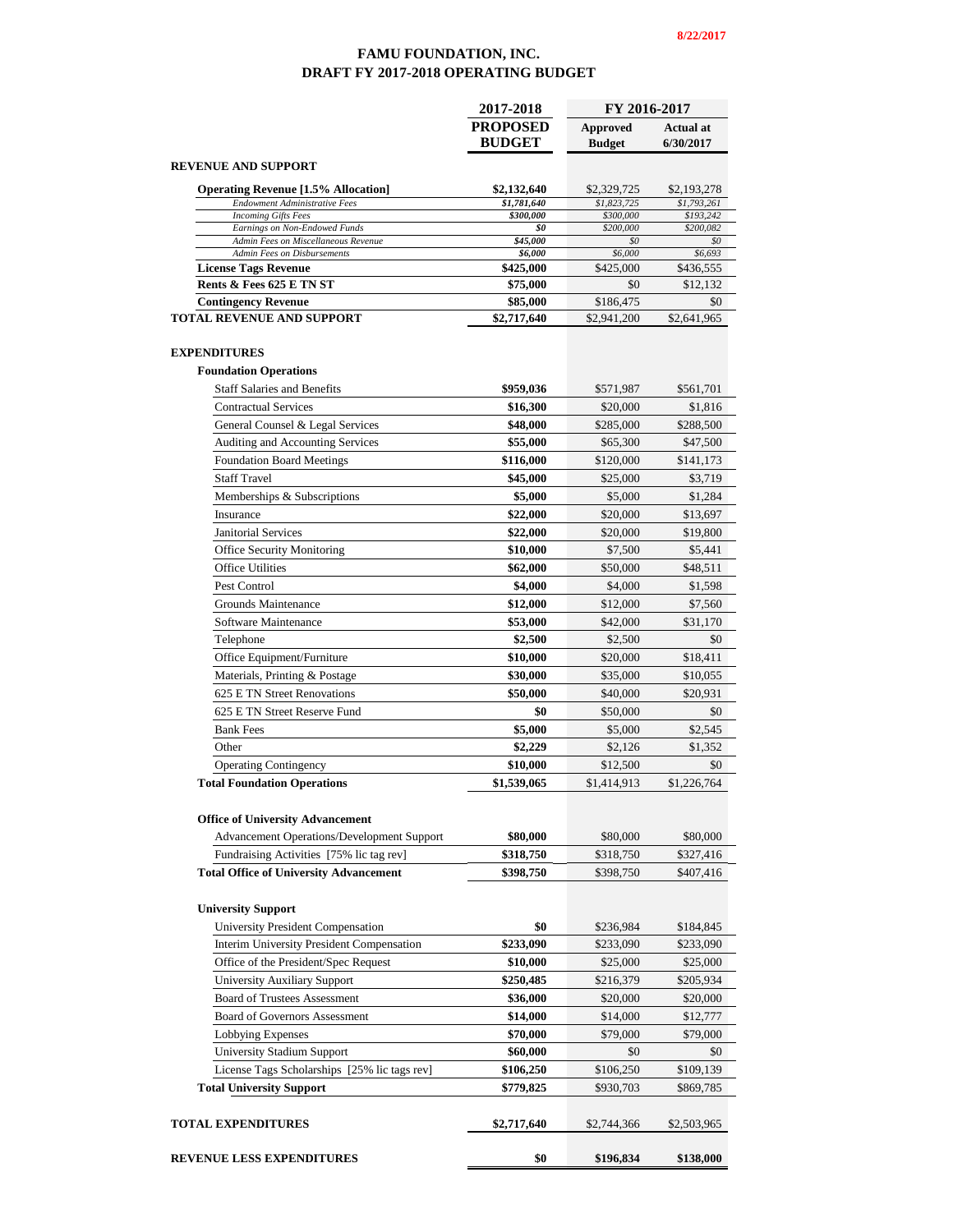

## **ACTION ITEM**

#### **Direct Support Organizations Committee Wednesday, November 29, 2017 Agenda Item: IV. 2.**

|                        | <b>Item Origination and Authorization</b> |              |           |                         |              |
|------------------------|-------------------------------------------|--------------|-----------|-------------------------|--------------|
|                        | Policy                                    | Award of Bid |           | <b>Budget Amendment</b> | Change Order |
|                        | Resolution                                | Contract     |           | Grant                   | Other        |
|                        |                                           |              |           |                         |              |
| <b>Action of Board</b> |                                           |              |           |                         |              |
| Approved               | Approved w/ Conditions                    | Disapproved  | Continued | Withdrawn               |              |

#### **Subject: Acceptance of DSO Budget: FAMU National Alumni Association (NAA)**

#### **Rationale:** The DSO Budgets are submitted for acceptance in accordance with FAMU Internal Management Memorandum (IMM) Number 2003-01, 8:

The DSO shall submit an annual operating budget, which has been approved by the DSO's governing board and by the President and submitted to the Board for approval. The budget shall be submitted no later than sixty (60) days after the first day of the fiscal year for which the budget pertains.

Attachment: National Alumni Association Budget (see Attachment)

**Recommendation:** Acceptance of the FAMU National Alumni Association Budget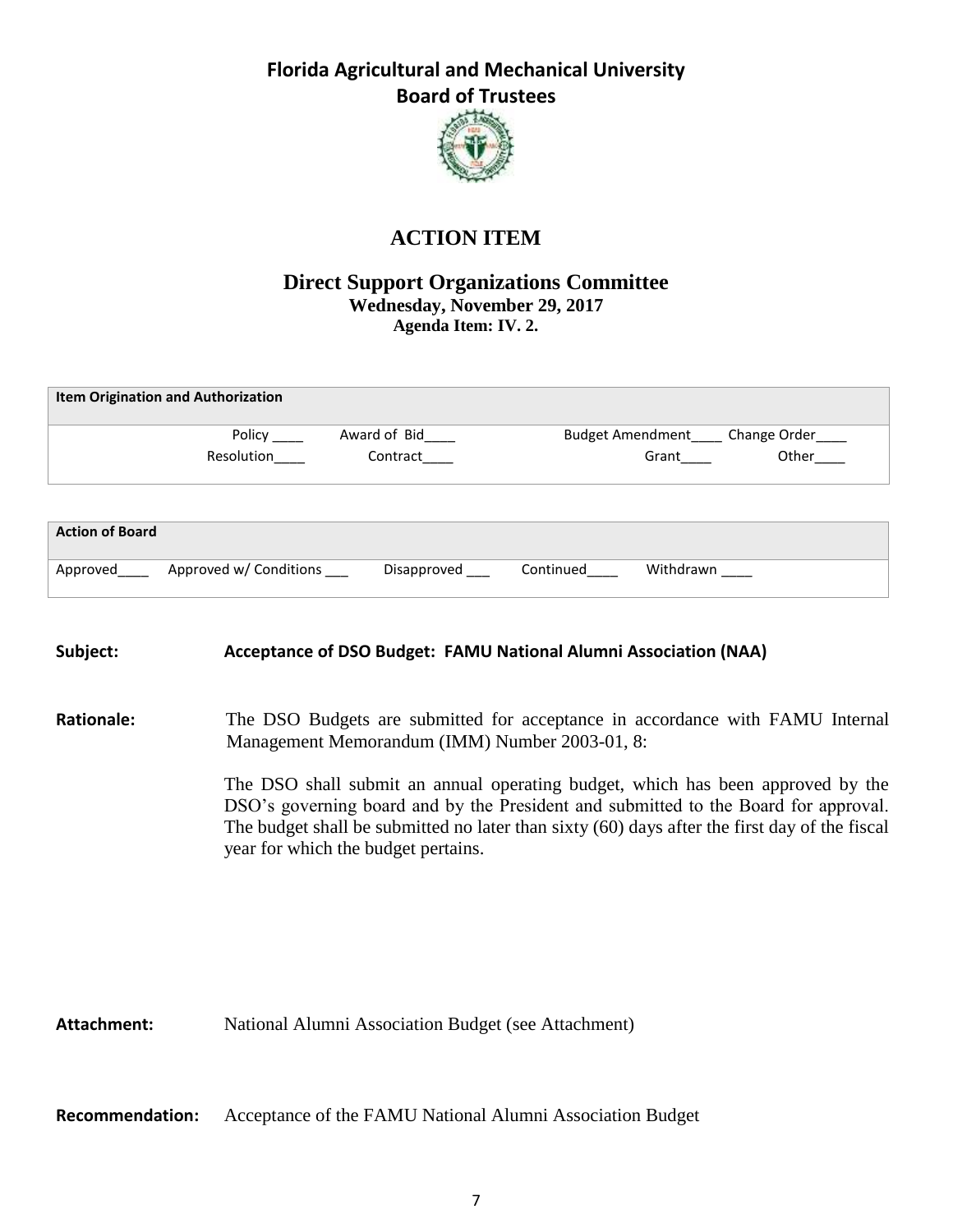## FAMU National Alumni Association 2017-2018 Proposed Budget

|      |                                                                       |             |           |                                       | <b>Unaudited</b>      |            |               |                                                                                  |
|------|-----------------------------------------------------------------------|-------------|-----------|---------------------------------------|-----------------------|------------|---------------|----------------------------------------------------------------------------------|
|      |                                                                       |             | 2016-2017 | 2016-2017                             | 2016-2017             | 2016-2017  | 2017-2018     |                                                                                  |
|      | <b>REVENUE CATEGORIES</b>                                             | <b>FUND</b> |           | <b>Original BUDGET Amended BUDGET</b> | <b>Actual</b>         | Variance   | <b>BUDGET</b> | <b>NOTES</b>                                                                     |
|      |                                                                       |             | 1/31/2016 | 1/31/2017                             | 1/31/2017             | 1/31/2017  | 1/31/2017     |                                                                                  |
|      | <b>1000-Operating Income</b>                                          |             |           |                                       |                       |            |               |                                                                                  |
|      | 1010 Regular & Associates Memberships                                 | 211         | 100,000   | 100,000                               | 21,049                | (78, 951)  | 100,000       | 2,000 members @ \$50.                                                            |
|      | 1020 Life Endowment Earnings                                          | 198         | 52,107    | 79,653                                | 52,107                | (27, 546)  | 79,653        | Note that the Committee recommends taking all interest earned from the Life      |
|      | 1145 Fundraising & Miscellaneous Activities                           | 211         | 2,000     | 2,000                                 | 11,152                | 9,152      | 12,000        |                                                                                  |
|      | 1145.1 Church Day Revenue                                             | 1335        |           |                                       |                       |            |               |                                                                                  |
|      | 1145.2 FAMU Day at the Capitol Registrations (300@\$10)               | 211         | 3,000     | 3,000                                 | 50                    | (2,950)    | 3,000         | 300 Participant Registrations @\$10 each                                         |
|      | 1145.3 Insurance Quote Revenue                                        | 211         |           |                                       | 8,250                 | 8,250      | 8,250         | Geico                                                                            |
|      | 1145.4 5th Quarter Classic                                            | 211         |           |                                       | 11,664                | 11,664     |               |                                                                                  |
|      | 1145.5 Miscellaneous Activities                                       | 211         |           |                                       |                       |            |               |                                                                                  |
|      | <b>Total Operating Income</b>                                         |             | 157,107   | 184,653                               | 104,272               | (80, 381)  | 202,903       |                                                                                  |
|      | 1100-Restricted Income - Other Revenue                                |             |           |                                       |                       |            |               |                                                                                  |
|      | 1120 New Life Members                                                 | 197         | 56,250    | 56,250                                | 44,965                | (11, 285)  | 56,250        | 75 members @ \$750                                                               |
|      | 1120.1 Life Endowment Investment Earnings                             | 198         |           |                                       | 27,546                | 27,546     |               |                                                                                  |
| 1140 | Contributions (Chapters, Alumni, and Individual)                      | 211         |           |                                       | 915                   | 915        | 1,000         |                                                                                  |
| 1141 | Contributions - Chapters Liability Insurance                          | 211         |           |                                       |                       |            | 26,692        | Each chapter will pay their porated share for liability insurance (67 Chapters x |
| 1150 | Contributions (NAA Million Dollar Campaign Endowment)                 | 1404        | 3,000     | 3,000                                 |                       | (3,000)    |               |                                                                                  |
| 1160 | Endowed Scholarship Fund Earnings (Million Dollars Campaign Earnings) | 1405        | 7,517     | 7,517                                 | 9,107                 | 1,590      | 9,107         | (5.5% Variable Interest Rate - 2% Administrative Charge) * (Average Balance      |
| 1161 | NAA Retention Scholarship (SOS)                                       | 1894        | 300,000   | 300,000                               | 37,523                | (262, 477) | 300,000       | There will be a big push for individuals and Chapters to write checks directly   |
| 1200 | <b>History Book</b>                                                   | 211         | 6,754     | 16,200                                | 4,633                 | (11, 567)  | 22,400        |                                                                                  |
| 1360 | <b>Contributions (Corporate)</b>                                      | 211         |           |                                       |                       |            | 20,000        | GEICO & Other                                                                    |
|      | <b>Total Restricted Income - Other Revenue</b>                        |             | 373,521   | 382,967                               | 124,689               | (258, 278) | 435,449       |                                                                                  |
|      | 1200-Restricted Income - Scholarships                                 |             |           |                                       |                       |            |               |                                                                                  |
| 1210 | Restricted Scholarships                                               | 204         | 20,000    | 20,000                                | 67,258                | 47,258     | 20,000        | Chapters & Ind. (3 Yr Running Average)                                           |
| 1220 | Unrestricted Scholarships                                             | 206         | 3,000     | 3,000                                 | 7,305                 | 4,305      | 3,000         | Alumni and Individuals                                                           |
|      | <b>Total Restricted Income - Scholarships</b>                         |             | 23,000    | 23,000                                | 74,563                | 51,563     | 23,000        |                                                                                  |
|      | <b>Distinguished Alumni Awards Gala</b>                               |             |           |                                       |                       |            |               |                                                                                  |
| 1230 | Registrations/Ticket Purchases                                        | 202         | 20,000    | 20,000                                | $\tilde{\phantom{a}}$ | (20,000)   | 20,000        | 200 Participants @ \$100.00 each                                                 |
| 1240 | Souvenir Program Ads                                                  | 202         |           |                                       |                       |            |               |                                                                                  |
| 1250 | Donations/Gifts/Transfers                                             | 202         |           |                                       | 2,030                 | 2,030      |               |                                                                                  |
|      | <b>Total Restricted Income - D.A.A.G.</b>                             |             | 20,000    | 20,000                                | 2,030                 | (17,970)   | 20,000        |                                                                                  |
|      | 1300-Restricted Income - Annual/General Meeting/May                   |             |           |                                       |                       |            |               |                                                                                  |
| 1310 | Meeting Full Registration Fees                                        | 213         | 75,000    | 75,000                                | 43,530                | (31, 470)  | 75,000        | 250 Registrants @ \$300                                                          |
| 1320 | Meeting Single Day Registrations                                      | 213         | 2,000     | 2,000                                 |                       | (2,000)    | 2,000         | 20 Registrants @ \$100 a day                                                     |
| 1330 | Souvenir Booklet Ads                                                  | 213         | 1,800     | 1,800                                 | ٠                     | (1,800)    | 1,800         | Chapter, Region, Corporate & Vendor Ads                                          |
| 1340 | Contributions (Chapters, Alumni & Individuals)                        | 213         |           |                                       | 126                   | 126        |               |                                                                                  |
| 1360 | <b>Contributions (Corporate)</b>                                      | 213         | 40,000    | 40,000                                | 1,540                 | (38, 460)  | 20,000        | <b>GEICO &amp; Other</b>                                                         |
| 1370 | Vendors                                                               | 213         | 1,000     | 1,000                                 |                       | (1,000)    | 1,000         | 8 vendors @ \$125 each                                                           |
|      | <b>Total Restricted Income - Annual Meeting Revenue</b>               |             | 119,800   | 119,800                               | 45,196                | (74, 604)  | 99,800        |                                                                                  |
|      | <b>Total Projected Revenue/Other Source</b>                           |             | 693,428   | 730,420                               | 350,750               | (379, 670) | 781,152       |                                                                                  |

THE.  $\chi^{\rm K}_{\rm B}$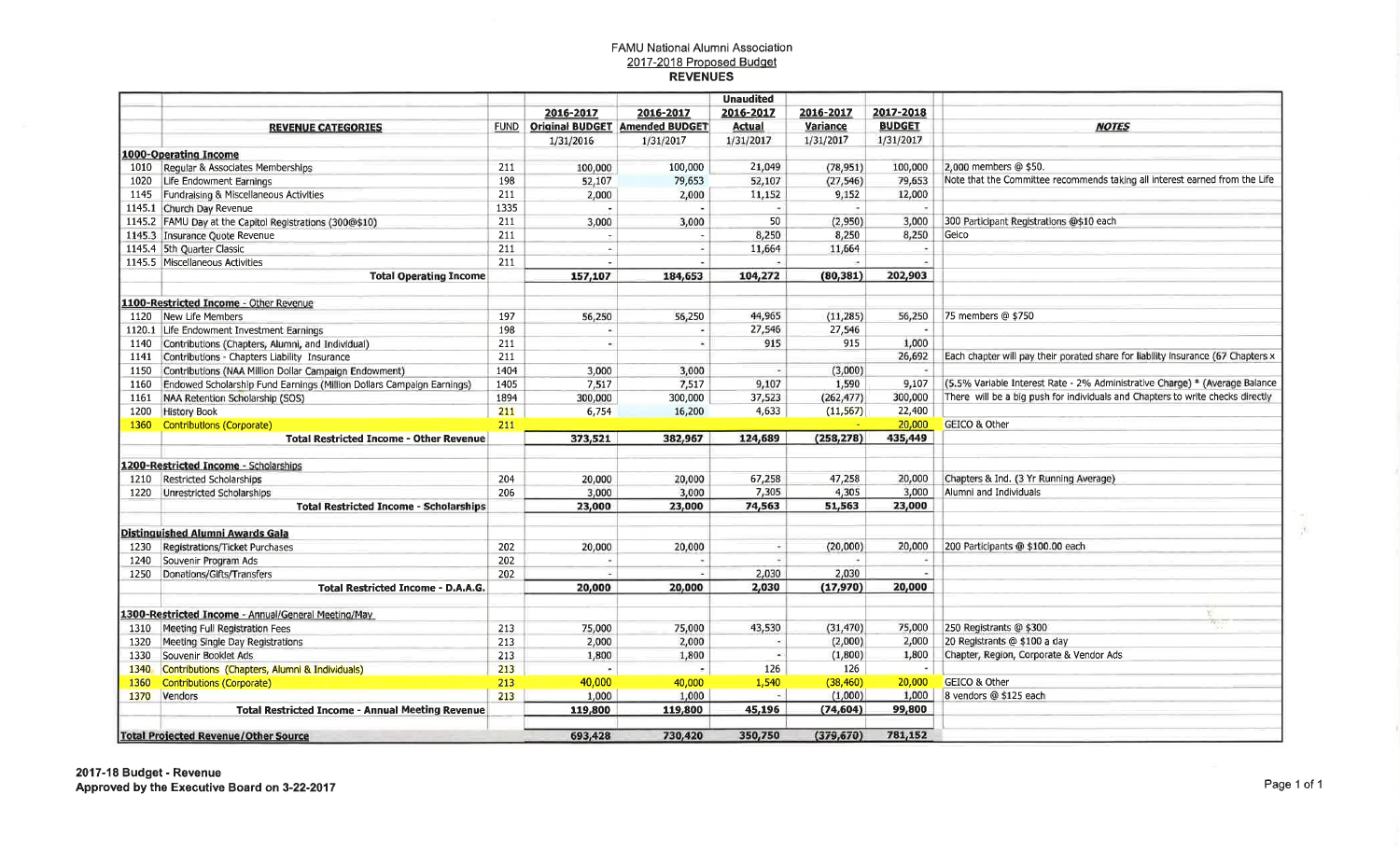|                  |                                                                  |             |           |                                       | <b>Unaudited</b>         |           |               |                                                                                                  |
|------------------|------------------------------------------------------------------|-------------|-----------|---------------------------------------|--------------------------|-----------|---------------|--------------------------------------------------------------------------------------------------|
|                  |                                                                  |             | 2016-2017 | 2016-2017                             | 2016-2017                | 2016-2017 | 2017-2018     |                                                                                                  |
|                  | <b>EXPENDITURES CATEGORIES</b>                                   | <b>FUND</b> |           | <b>Original BUDGET Amended BUDGET</b> | <b>Actual</b>            | Variance  | <b>BUDGET</b> |                                                                                                  |
|                  |                                                                  |             | 1/31/2016 | 1/31/2017                             | 1/31/2017                | 1/31/2017 | 1/31/2017     |                                                                                                  |
| <b>Line Item</b> | 2000- Operating Expense - Alumni Operations                      |             |           |                                       |                          |           |               |                                                                                                  |
| 2004             | NAA Printing                                                     | 211         | 600       | 600                                   |                          | 600       | 600           |                                                                                                  |
| 2009             | Media and Technology Committee                                   | 211         | 3,740     | 10,000                                |                          | 10,000    | 10,000        | Online Database and all internet service charges (e.g. GoDaddy, Constant Contact, domains)       |
| 2010             | Annual NAA Audit/990 Report                                      | 211         | 12,500    | 12,500                                | 9,000                    | 3,500     | 12,500        |                                                                                                  |
| 2013             | Membership Packets (Pins, etc.)                                  | 211         | 20,000    | 20,000                                | 2.980                    | 17.020    | 20,000        | Regular & Life Membership                                                                        |
| 2021             | Travel - Executive Board Annual Meeting                          | 211         | 7,100     | 7,100                                 |                          | 7.100     | 7,100         | National Officers (8 Elected officers+6 Appointed officers)*700                                  |
| 2022             | Travel - Alumni Affairs/University Office / NAA Annual Meeting   | 211         | 2,000     | 2,000                                 | $\overline{\phantom{a}}$ | 2,000     | 2,000         | Two representatives from OAA (travel and hotel expense)                                          |
| 2023             | Travel - President Special Meeting & Events                      | 211         | 10,000    | 10,000                                | 4,385                    | 5,615     | 10,000        | For president, or his/her designated rep. per EB approval                                        |
| 2024             | NAA Teleconferences/Phone                                        | 211         | 1,800     | 1,800                                 |                          | 1,800     | 1,800         | 12*150 per month                                                                                 |
| 2025             | NAA Homecoming                                                   | 211         | 4,500     | 4,500                                 | 5,453                    | (953)     | 6,000         |                                                                                                  |
| 2025.3           | Hospitality - Alumni, Supporters and Friends - Florida Classic   | 211         | 5,000     | 5,000                                 | 10,126                   | (5, 126)  | 10,000        | <b>GEICO Sponsored Hospitality</b>                                                               |
| 2025.4           | Hospitality - Alumni, Supporters and Friends                     | 211         | 523       | 523                                   |                          | 523       | 523           | <b>GEICO Sponsored Hospitality</b>                                                               |
| 2026             | Governmental Affairs Committee - BOG & BOT Meeting Travel        | 211         | 1,200     | 1,200                                 |                          | 1,200     | 6,050         | <b>GAC Budget</b>                                                                                |
| 2028             | Check Charges / Bank Fee / Merchant Fee                          | 211         | 250       | 250                                   | 2,206                    | (1,956)   | 3,000         |                                                                                                  |
| 2029             | NAA Document Update                                              | 211         |           |                                       |                          |           |               |                                                                                                  |
| 2030             | New Student Preview (Fall & Spring)                              | 211         | 200       | 200                                   |                          | 200       | 200           | <b>Spring Preview Door Prizes</b>                                                                |
| 2031             | State Licenses                                                   | 211         | 75        | 75                                    |                          | 75        | 75            | Secretary of State Division of Corporations Annual Report                                        |
| 2032             | NAA President's Expense Account                                  | 211         | 1,000     | 1,000                                 | 881                      | 119       | 1,000         |                                                                                                  |
| 2039             | NAA Membership Committee Expenses                                | 211         | 3,000     | 3,000                                 |                          | 3,000     | 3,000         |                                                                                                  |
| 2039.1           | Scholarship Committee                                            | 211         | 1,500     | 1,500                                 | 812                      | 688       | 1,500         |                                                                                                  |
| 2040             | NAA Publicity Expenses/Gala, Reception, Meetings, etc.           | 211         | 8,000     | 8,000                                 | 1,650                    | 6,350     | 8,000         |                                                                                                  |
|                  | Governmental Affairs Committee - FAMU Day @ Capitol              | 211         | 8,130     | 8,130                                 |                          | 8,130     | 6,000         | <b>GAC Budget</b>                                                                                |
| 2040.1           |                                                                  | 211         | 6,000     | 6,000                                 | 1,555                    | 4,445     | 7,600         |                                                                                                  |
| 2042             | <b>Fundraising Committee</b>                                     | 1335        |           |                                       |                          |           |               |                                                                                                  |
| 2042.1           | Church Day                                                       | 211         | 500       | 500                                   | ÷.                       | 500       | 500           |                                                                                                  |
| 2044             | NAA Contingencies (Contract Services, etc.)                      |             |           | 500                                   |                          | 430       | 500           |                                                                                                  |
| 2049             | <b>NAA Postage</b>                                               | 211         | 500       |                                       | 70                       |           |               |                                                                                                  |
| 2050             | NAA Liability Insurance -Liability & Financial Officer's Bonding | 211         | 300       | 300                                   |                          | 300       | 27,031        | NAA & Chapters wil pay their porated share of liability insurance                                |
| 5000             | Election - 2015 Election                                         | 211         |           |                                       | ×.                       |           |               | Survey Ballots                                                                                   |
| 3050             | Student NAA Chapter                                              | 211         | 5,316     | 5,316                                 |                          | 5,316     | 3,816         | 2018 National Convention Assistance                                                              |
| 3050.1           | Student Recruitment                                              | 211         |           |                                       |                          |           | 10,000        |                                                                                                  |
| 7000             | <b>History Book</b>                                              | 211         | 6,754     | 16,200                                | 9,706                    | 6,494     | 22,400        |                                                                                                  |
| 7010             | 5th Quarter Classic                                              | 211         |           |                                       | 23,494                   | (23, 494) |               |                                                                                                  |
|                  | <b>Total Operating Expenses</b>                                  |             | 110,488   | 126,194                               | 72,318                   | 53,876    | 181,195       |                                                                                                  |
|                  |                                                                  |             |           |                                       |                          |           |               |                                                                                                  |
|                  | <b>NAA Association Employees</b>                                 |             |           |                                       |                          |           |               |                                                                                                  |
| 6000             | <b>Fiscal Operations Director Salary</b>                         | 211         | 63,000    | 63,000                                | 42,000                   | 21,000    | 63,000        |                                                                                                  |
| 6010             | <b>Fiscal Operations Director Benefits</b>                       | 211         | 19,530    | 19,530                                |                          | 19,530    | 19,530        | Benefit Salary Rate is 31%                                                                       |
| 6000             | Membership Director Salary                                       | 211         |           |                                       | $\overline{\mathcal{M}}$ |           |               |                                                                                                  |
| 6010             | Membership Director Benefits                                     | 211         |           |                                       | S.                       |           |               | Benefit Salary Rate is 31%                                                                       |
| 6020             | Payroll Management                                               | 211         | 1,260     | 1,260                                 | $\ddot{\phantom{a}}$     | 1,260     | 1,260         | = 2% of the Salary amounts.                                                                      |
|                  |                                                                  |             | 83,790    | 83,790                                | 42,000                   | 41,790    | 83,790        |                                                                                                  |
|                  |                                                                  |             |           |                                       |                          |           |               |                                                                                                  |
|                  | <b>Contributions to University</b>                               |             |           |                                       |                          |           |               |                                                                                                  |
| 3010             | NAA Scholarships                                                 | 211         |           |                                       |                          |           |               | NAA Scholarships monies to come directly from scholarship accounts                               |
| 3010             | NAA Chapter Scholarships                                         | 204         | 20,000    | 20,000                                | 99,850                   | (79, 850) | 20,000        | = \$142,737.93 average (2011-12 - \$120,415.00, 2012-13 - \$128,017.35, 2013-14 - \$179,781.44)  |
| 3010             | NAA Scholarships                                                 | 202         |           |                                       |                          |           | 8,000         | Net profit from DAA                                                                              |
| 3020             | NAA Scholarships                                                 | 206         | 20,000    | 20,000                                | 50,000                   | (30,000)  | 12,000        | NAA Scholarship Committee Awards to First Time In College FAMU Students. 0206 Unrestricted Disbu |
| 3030             | Unrestricted Contributions to the University                     | 206         | 3,000     | 3,000                                 | 8.050                    | (5,050)   | 3,000         |                                                                                                  |
| 3030             | Unrestricted Contributions to the University                     | 211         |           |                                       |                          |           | 7,910         |                                                                                                  |
| 3040             | <b>Endowed Scholarship</b>                                       | 1405        |           |                                       | 4,362                    | (4, 362)  |               | <b>Student Retention Scholarships</b>                                                            |
| 3050             | NAA Retention Scholarship                                        | 1894        | 300,000   | 300,000                               | 147,782                  | 152,218   | 300,000       | <b>Student Retention Scholarships</b>                                                            |
|                  | <b>Total Contributions to University</b>                         |             | 343,000   | 343,000                               | 310,044                  | 32,956    | 350,910       |                                                                                                  |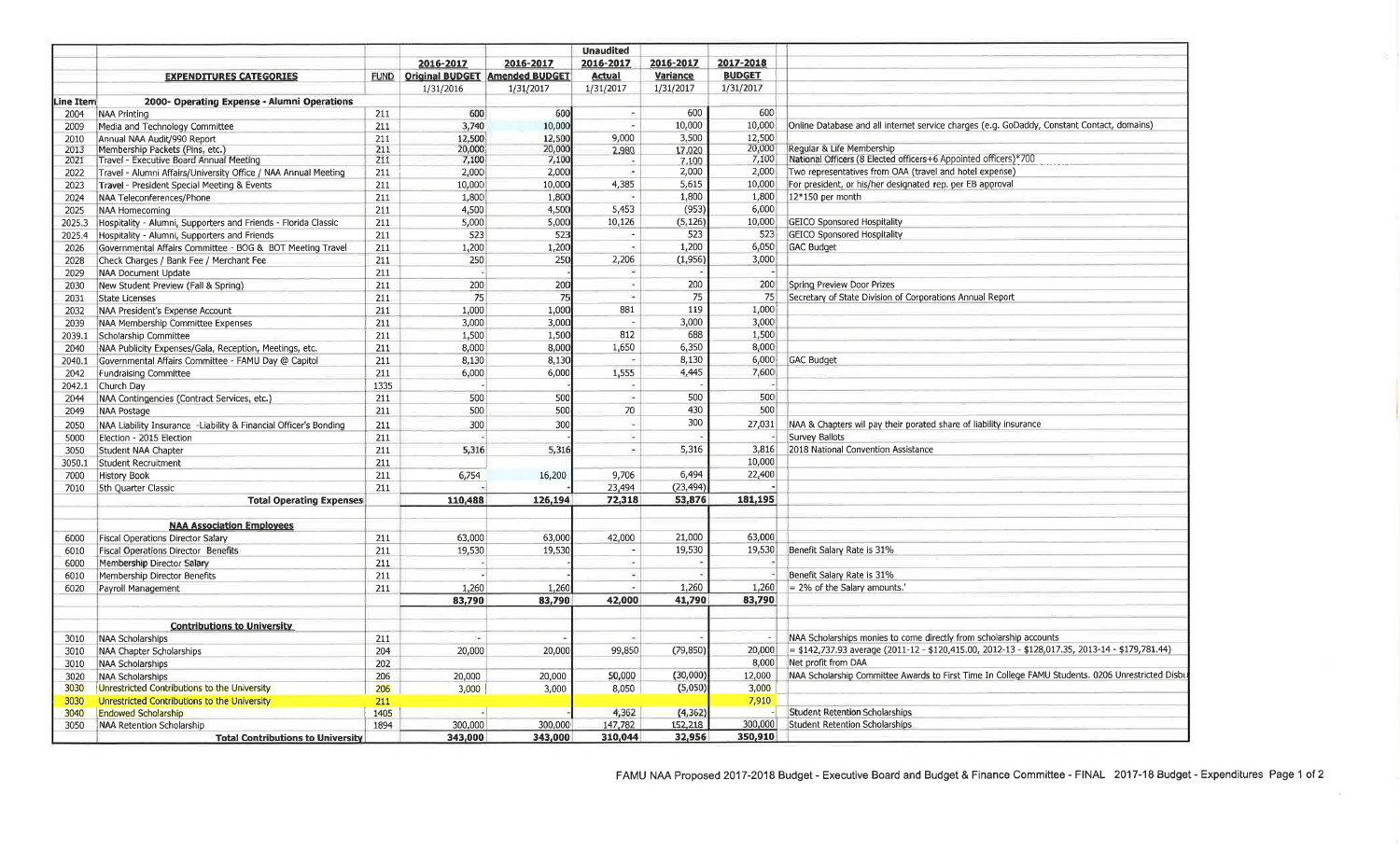| 2016-2017<br>2016-2017<br>2016-2017<br>2017-2018<br>2016-2017<br><b>EXPENDITURES CATEGORIES</b><br><b>Original BUDGET Amended BUDGET</b><br><b>BUDGET</b><br><b>FUND</b><br><b>Actual</b><br>Variance<br>1/31/2016<br>1/31/2017<br>1/31/2017<br>1/31/2017<br>1/31/2017<br><b>Line Item</b><br>2000- Operating Expense - Alumni Operations<br>4000 Restricted Expense - Annual Meeting<br>Contract Services (Food, Rooms, etc.)<br>213<br>50,000<br>50,000<br>4,702<br>45,298<br>50,000<br>4010<br>4020<br>Printing (Souvenir Booklets, Programs, etc.)<br>213<br>3,500<br>3,500<br>3,500<br>3,500<br>4030<br><b>Bags &amp; Badges</b><br>213<br>1,000<br>1,000<br>1,000<br>1,000<br>4040<br>2,500<br>Hospitality<br>213<br>2,500<br>2,997<br>(497)<br>2,500<br>4050<br>Travel (Negotiations, etc.)/University/Guest Speaker Hotel<br>213<br>12,000<br>12,000<br>2,432<br>9,568<br>12,000<br>4060<br>Postage & Telephone<br>213<br>2,500<br>2,500<br>2,500<br>2,500<br>4070<br>Miscellaneous (Reimbursement)<br>153<br>213<br>700<br>700<br>547<br>700<br>GEICO Hospitality Sponsorships (Fall Football Season)<br>4075<br>213<br>8,000<br>8,000<br>8,000<br>8,000<br><b>GEICO Sponsored Hospitality</b><br>۰.<br>4075.1<br>GEICO Hospitality - Alumni Village<br>213<br>1,000<br>1,000<br>1,000<br><b>GEICO Sponsored Hospitality</b><br>1,000<br>×<br>4075.2<br>GEICO Hospitality - MEAC Basketball Tournament<br>213<br>1,000<br>1,000<br>1,000<br><b>GEICO Sponsored Hospitality</b><br>1,000<br>4080<br>Materials & Supplies (Trophies/Awards, etc.)<br>213<br>700<br>700<br>700<br>700<br>Advertising/Website Development<br>4085<br>213<br>5,000<br>5,000<br>1,200<br>3,800<br>5,000<br>4090<br>Event Planner<br>213<br><b>Total Restricted Expense - Annual Meeting Expenses</b><br>87,900<br>87,900<br>11,485<br>76,415<br>87,900<br>4000 D.A.A.G - Distinguished Alumni Awards Gala<br>Contract Services (Food, Rooms, etc.)<br>6010<br>202<br>5,000<br>5,000<br>5,000<br>5,000<br>Awards/Trophies/Certificates<br>6020<br>202<br>3,500<br>3,500<br>3,500<br>3,500<br>6030<br>Printing (Souvenir Booklets, Programs, etc.)<br>202<br>1,000<br>1,000<br>1,000<br>1.000<br>6040<br>Travel<br>202<br>1,500<br>1,500<br>1,500<br>1,500<br><b>Rental Expenses</b><br>6050<br>202<br>750<br>750<br>750<br>750<br>6070<br>Materials & Supplies<br>202<br>250<br>250<br>250<br>250<br><b>Total Restricted Expense - DAAG Expenses</b><br>12,000<br>12,000<br>12,000<br>12,000<br><b>Endowment/Restricted Accounts</b><br>We account for the same revenue amount on the Revenue side because we have to<br>44,965<br>11,285<br>restrict these monies and deposit them in the Alumni Endowed account and not<br>56,250<br>National Alumni Life Membership<br>197<br>56,250<br>56,250<br>expend any principal dollars.<br>National Alumni Life Membership Endowment Earning<br>198<br>×<br>Scholarships (Unrestricted)<br>206<br>×<br>Scholarships (Restricted)<br>204<br>We account for the same revenue amount on the Revenue side because we have to<br>restrict these monies and deposit them in the Alumni Endowed account and not<br><b>Million Dollars Campaign Earnings</b><br>1405<br>9,107<br>expend any principal dollars.<br><b>Endowment/Restricted Accounts</b><br>56,250<br>56,250<br>44,965<br>11,285<br>65,357<br><b>Total Projected Expenditures/Contributions</b><br>693,428<br>709,134<br>480,812<br>228,322<br>781,152<br><b>Total Projected Revenue/Other Source</b><br>(379, 670)<br>693,428<br>730,420<br>350,750<br>781,152<br><b>Total Projected Expenditures/Contributions</b><br>693,428<br>709,134<br>480,812<br>228,322<br>781,152<br>Revenue/Other Source Less Expenditures/Contributions<br>21,286<br>(151, 348)<br>(130, 062)<br>$\bf o$<br>Gregory L. Clark<br>President, National Alumni Association<br>usc.<br><u>anno ma</u><br>Reginald J. Mitchell, Sr/, Recording Secretary<br><b>Lenard Franklin, Treasurer</b><br>ranita<br>Juanita Moore, Financial Secretary<br>يعدد<br>Reginald J. Mitchell, Sr., Chairman, Budget Committee |  |  | <b>Unaudited</b> |  |  |
|-------------------------------------------------------------------------------------------------------------------------------------------------------------------------------------------------------------------------------------------------------------------------------------------------------------------------------------------------------------------------------------------------------------------------------------------------------------------------------------------------------------------------------------------------------------------------------------------------------------------------------------------------------------------------------------------------------------------------------------------------------------------------------------------------------------------------------------------------------------------------------------------------------------------------------------------------------------------------------------------------------------------------------------------------------------------------------------------------------------------------------------------------------------------------------------------------------------------------------------------------------------------------------------------------------------------------------------------------------------------------------------------------------------------------------------------------------------------------------------------------------------------------------------------------------------------------------------------------------------------------------------------------------------------------------------------------------------------------------------------------------------------------------------------------------------------------------------------------------------------------------------------------------------------------------------------------------------------------------------------------------------------------------------------------------------------------------------------------------------------------------------------------------------------------------------------------------------------------------------------------------------------------------------------------------------------------------------------------------------------------------------------------------------------------------------------------------------------------------------------------------------------------------------------------------------------------------------------------------------------------------------------------------------------------------------------------------------------------------------------------------------------------------------------------------------------------------------------------------------------------------------------------------------------------------------------------------------------------------------------------------------------------------------------------------------------------------------------------------------------------------------------------------------------------------------------------------------------------------------------------------------------------------------------------------------------------------------------------------------------------------------------------------------------------------------------------------------------------------------------------------------------------------------------------------------------------------------------------------------------------------------------------------------------------------------------------------------------------------------------------------------------------------------------------------------------------------------------------------------------------------------------------------------------------------------------------------------------------------------------------------------------------------------------------------------------------|--|--|------------------|--|--|
|                                                                                                                                                                                                                                                                                                                                                                                                                                                                                                                                                                                                                                                                                                                                                                                                                                                                                                                                                                                                                                                                                                                                                                                                                                                                                                                                                                                                                                                                                                                                                                                                                                                                                                                                                                                                                                                                                                                                                                                                                                                                                                                                                                                                                                                                                                                                                                                                                                                                                                                                                                                                                                                                                                                                                                                                                                                                                                                                                                                                                                                                                                                                                                                                                                                                                                                                                                                                                                                                                                                                                                                                                                                                                                                                                                                                                                                                                                                                                                                                                                                                         |  |  |                  |  |  |
|                                                                                                                                                                                                                                                                                                                                                                                                                                                                                                                                                                                                                                                                                                                                                                                                                                                                                                                                                                                                                                                                                                                                                                                                                                                                                                                                                                                                                                                                                                                                                                                                                                                                                                                                                                                                                                                                                                                                                                                                                                                                                                                                                                                                                                                                                                                                                                                                                                                                                                                                                                                                                                                                                                                                                                                                                                                                                                                                                                                                                                                                                                                                                                                                                                                                                                                                                                                                                                                                                                                                                                                                                                                                                                                                                                                                                                                                                                                                                                                                                                                                         |  |  |                  |  |  |
|                                                                                                                                                                                                                                                                                                                                                                                                                                                                                                                                                                                                                                                                                                                                                                                                                                                                                                                                                                                                                                                                                                                                                                                                                                                                                                                                                                                                                                                                                                                                                                                                                                                                                                                                                                                                                                                                                                                                                                                                                                                                                                                                                                                                                                                                                                                                                                                                                                                                                                                                                                                                                                                                                                                                                                                                                                                                                                                                                                                                                                                                                                                                                                                                                                                                                                                                                                                                                                                                                                                                                                                                                                                                                                                                                                                                                                                                                                                                                                                                                                                                         |  |  |                  |  |  |
|                                                                                                                                                                                                                                                                                                                                                                                                                                                                                                                                                                                                                                                                                                                                                                                                                                                                                                                                                                                                                                                                                                                                                                                                                                                                                                                                                                                                                                                                                                                                                                                                                                                                                                                                                                                                                                                                                                                                                                                                                                                                                                                                                                                                                                                                                                                                                                                                                                                                                                                                                                                                                                                                                                                                                                                                                                                                                                                                                                                                                                                                                                                                                                                                                                                                                                                                                                                                                                                                                                                                                                                                                                                                                                                                                                                                                                                                                                                                                                                                                                                                         |  |  |                  |  |  |
|                                                                                                                                                                                                                                                                                                                                                                                                                                                                                                                                                                                                                                                                                                                                                                                                                                                                                                                                                                                                                                                                                                                                                                                                                                                                                                                                                                                                                                                                                                                                                                                                                                                                                                                                                                                                                                                                                                                                                                                                                                                                                                                                                                                                                                                                                                                                                                                                                                                                                                                                                                                                                                                                                                                                                                                                                                                                                                                                                                                                                                                                                                                                                                                                                                                                                                                                                                                                                                                                                                                                                                                                                                                                                                                                                                                                                                                                                                                                                                                                                                                                         |  |  |                  |  |  |
|                                                                                                                                                                                                                                                                                                                                                                                                                                                                                                                                                                                                                                                                                                                                                                                                                                                                                                                                                                                                                                                                                                                                                                                                                                                                                                                                                                                                                                                                                                                                                                                                                                                                                                                                                                                                                                                                                                                                                                                                                                                                                                                                                                                                                                                                                                                                                                                                                                                                                                                                                                                                                                                                                                                                                                                                                                                                                                                                                                                                                                                                                                                                                                                                                                                                                                                                                                                                                                                                                                                                                                                                                                                                                                                                                                                                                                                                                                                                                                                                                                                                         |  |  |                  |  |  |
|                                                                                                                                                                                                                                                                                                                                                                                                                                                                                                                                                                                                                                                                                                                                                                                                                                                                                                                                                                                                                                                                                                                                                                                                                                                                                                                                                                                                                                                                                                                                                                                                                                                                                                                                                                                                                                                                                                                                                                                                                                                                                                                                                                                                                                                                                                                                                                                                                                                                                                                                                                                                                                                                                                                                                                                                                                                                                                                                                                                                                                                                                                                                                                                                                                                                                                                                                                                                                                                                                                                                                                                                                                                                                                                                                                                                                                                                                                                                                                                                                                                                         |  |  |                  |  |  |
|                                                                                                                                                                                                                                                                                                                                                                                                                                                                                                                                                                                                                                                                                                                                                                                                                                                                                                                                                                                                                                                                                                                                                                                                                                                                                                                                                                                                                                                                                                                                                                                                                                                                                                                                                                                                                                                                                                                                                                                                                                                                                                                                                                                                                                                                                                                                                                                                                                                                                                                                                                                                                                                                                                                                                                                                                                                                                                                                                                                                                                                                                                                                                                                                                                                                                                                                                                                                                                                                                                                                                                                                                                                                                                                                                                                                                                                                                                                                                                                                                                                                         |  |  |                  |  |  |
|                                                                                                                                                                                                                                                                                                                                                                                                                                                                                                                                                                                                                                                                                                                                                                                                                                                                                                                                                                                                                                                                                                                                                                                                                                                                                                                                                                                                                                                                                                                                                                                                                                                                                                                                                                                                                                                                                                                                                                                                                                                                                                                                                                                                                                                                                                                                                                                                                                                                                                                                                                                                                                                                                                                                                                                                                                                                                                                                                                                                                                                                                                                                                                                                                                                                                                                                                                                                                                                                                                                                                                                                                                                                                                                                                                                                                                                                                                                                                                                                                                                                         |  |  |                  |  |  |
|                                                                                                                                                                                                                                                                                                                                                                                                                                                                                                                                                                                                                                                                                                                                                                                                                                                                                                                                                                                                                                                                                                                                                                                                                                                                                                                                                                                                                                                                                                                                                                                                                                                                                                                                                                                                                                                                                                                                                                                                                                                                                                                                                                                                                                                                                                                                                                                                                                                                                                                                                                                                                                                                                                                                                                                                                                                                                                                                                                                                                                                                                                                                                                                                                                                                                                                                                                                                                                                                                                                                                                                                                                                                                                                                                                                                                                                                                                                                                                                                                                                                         |  |  |                  |  |  |
|                                                                                                                                                                                                                                                                                                                                                                                                                                                                                                                                                                                                                                                                                                                                                                                                                                                                                                                                                                                                                                                                                                                                                                                                                                                                                                                                                                                                                                                                                                                                                                                                                                                                                                                                                                                                                                                                                                                                                                                                                                                                                                                                                                                                                                                                                                                                                                                                                                                                                                                                                                                                                                                                                                                                                                                                                                                                                                                                                                                                                                                                                                                                                                                                                                                                                                                                                                                                                                                                                                                                                                                                                                                                                                                                                                                                                                                                                                                                                                                                                                                                         |  |  |                  |  |  |
|                                                                                                                                                                                                                                                                                                                                                                                                                                                                                                                                                                                                                                                                                                                                                                                                                                                                                                                                                                                                                                                                                                                                                                                                                                                                                                                                                                                                                                                                                                                                                                                                                                                                                                                                                                                                                                                                                                                                                                                                                                                                                                                                                                                                                                                                                                                                                                                                                                                                                                                                                                                                                                                                                                                                                                                                                                                                                                                                                                                                                                                                                                                                                                                                                                                                                                                                                                                                                                                                                                                                                                                                                                                                                                                                                                                                                                                                                                                                                                                                                                                                         |  |  |                  |  |  |
|                                                                                                                                                                                                                                                                                                                                                                                                                                                                                                                                                                                                                                                                                                                                                                                                                                                                                                                                                                                                                                                                                                                                                                                                                                                                                                                                                                                                                                                                                                                                                                                                                                                                                                                                                                                                                                                                                                                                                                                                                                                                                                                                                                                                                                                                                                                                                                                                                                                                                                                                                                                                                                                                                                                                                                                                                                                                                                                                                                                                                                                                                                                                                                                                                                                                                                                                                                                                                                                                                                                                                                                                                                                                                                                                                                                                                                                                                                                                                                                                                                                                         |  |  |                  |  |  |
|                                                                                                                                                                                                                                                                                                                                                                                                                                                                                                                                                                                                                                                                                                                                                                                                                                                                                                                                                                                                                                                                                                                                                                                                                                                                                                                                                                                                                                                                                                                                                                                                                                                                                                                                                                                                                                                                                                                                                                                                                                                                                                                                                                                                                                                                                                                                                                                                                                                                                                                                                                                                                                                                                                                                                                                                                                                                                                                                                                                                                                                                                                                                                                                                                                                                                                                                                                                                                                                                                                                                                                                                                                                                                                                                                                                                                                                                                                                                                                                                                                                                         |  |  |                  |  |  |
|                                                                                                                                                                                                                                                                                                                                                                                                                                                                                                                                                                                                                                                                                                                                                                                                                                                                                                                                                                                                                                                                                                                                                                                                                                                                                                                                                                                                                                                                                                                                                                                                                                                                                                                                                                                                                                                                                                                                                                                                                                                                                                                                                                                                                                                                                                                                                                                                                                                                                                                                                                                                                                                                                                                                                                                                                                                                                                                                                                                                                                                                                                                                                                                                                                                                                                                                                                                                                                                                                                                                                                                                                                                                                                                                                                                                                                                                                                                                                                                                                                                                         |  |  |                  |  |  |
|                                                                                                                                                                                                                                                                                                                                                                                                                                                                                                                                                                                                                                                                                                                                                                                                                                                                                                                                                                                                                                                                                                                                                                                                                                                                                                                                                                                                                                                                                                                                                                                                                                                                                                                                                                                                                                                                                                                                                                                                                                                                                                                                                                                                                                                                                                                                                                                                                                                                                                                                                                                                                                                                                                                                                                                                                                                                                                                                                                                                                                                                                                                                                                                                                                                                                                                                                                                                                                                                                                                                                                                                                                                                                                                                                                                                                                                                                                                                                                                                                                                                         |  |  |                  |  |  |
|                                                                                                                                                                                                                                                                                                                                                                                                                                                                                                                                                                                                                                                                                                                                                                                                                                                                                                                                                                                                                                                                                                                                                                                                                                                                                                                                                                                                                                                                                                                                                                                                                                                                                                                                                                                                                                                                                                                                                                                                                                                                                                                                                                                                                                                                                                                                                                                                                                                                                                                                                                                                                                                                                                                                                                                                                                                                                                                                                                                                                                                                                                                                                                                                                                                                                                                                                                                                                                                                                                                                                                                                                                                                                                                                                                                                                                                                                                                                                                                                                                                                         |  |  |                  |  |  |
|                                                                                                                                                                                                                                                                                                                                                                                                                                                                                                                                                                                                                                                                                                                                                                                                                                                                                                                                                                                                                                                                                                                                                                                                                                                                                                                                                                                                                                                                                                                                                                                                                                                                                                                                                                                                                                                                                                                                                                                                                                                                                                                                                                                                                                                                                                                                                                                                                                                                                                                                                                                                                                                                                                                                                                                                                                                                                                                                                                                                                                                                                                                                                                                                                                                                                                                                                                                                                                                                                                                                                                                                                                                                                                                                                                                                                                                                                                                                                                                                                                                                         |  |  |                  |  |  |
|                                                                                                                                                                                                                                                                                                                                                                                                                                                                                                                                                                                                                                                                                                                                                                                                                                                                                                                                                                                                                                                                                                                                                                                                                                                                                                                                                                                                                                                                                                                                                                                                                                                                                                                                                                                                                                                                                                                                                                                                                                                                                                                                                                                                                                                                                                                                                                                                                                                                                                                                                                                                                                                                                                                                                                                                                                                                                                                                                                                                                                                                                                                                                                                                                                                                                                                                                                                                                                                                                                                                                                                                                                                                                                                                                                                                                                                                                                                                                                                                                                                                         |  |  |                  |  |  |
|                                                                                                                                                                                                                                                                                                                                                                                                                                                                                                                                                                                                                                                                                                                                                                                                                                                                                                                                                                                                                                                                                                                                                                                                                                                                                                                                                                                                                                                                                                                                                                                                                                                                                                                                                                                                                                                                                                                                                                                                                                                                                                                                                                                                                                                                                                                                                                                                                                                                                                                                                                                                                                                                                                                                                                                                                                                                                                                                                                                                                                                                                                                                                                                                                                                                                                                                                                                                                                                                                                                                                                                                                                                                                                                                                                                                                                                                                                                                                                                                                                                                         |  |  |                  |  |  |
|                                                                                                                                                                                                                                                                                                                                                                                                                                                                                                                                                                                                                                                                                                                                                                                                                                                                                                                                                                                                                                                                                                                                                                                                                                                                                                                                                                                                                                                                                                                                                                                                                                                                                                                                                                                                                                                                                                                                                                                                                                                                                                                                                                                                                                                                                                                                                                                                                                                                                                                                                                                                                                                                                                                                                                                                                                                                                                                                                                                                                                                                                                                                                                                                                                                                                                                                                                                                                                                                                                                                                                                                                                                                                                                                                                                                                                                                                                                                                                                                                                                                         |  |  |                  |  |  |
|                                                                                                                                                                                                                                                                                                                                                                                                                                                                                                                                                                                                                                                                                                                                                                                                                                                                                                                                                                                                                                                                                                                                                                                                                                                                                                                                                                                                                                                                                                                                                                                                                                                                                                                                                                                                                                                                                                                                                                                                                                                                                                                                                                                                                                                                                                                                                                                                                                                                                                                                                                                                                                                                                                                                                                                                                                                                                                                                                                                                                                                                                                                                                                                                                                                                                                                                                                                                                                                                                                                                                                                                                                                                                                                                                                                                                                                                                                                                                                                                                                                                         |  |  |                  |  |  |
|                                                                                                                                                                                                                                                                                                                                                                                                                                                                                                                                                                                                                                                                                                                                                                                                                                                                                                                                                                                                                                                                                                                                                                                                                                                                                                                                                                                                                                                                                                                                                                                                                                                                                                                                                                                                                                                                                                                                                                                                                                                                                                                                                                                                                                                                                                                                                                                                                                                                                                                                                                                                                                                                                                                                                                                                                                                                                                                                                                                                                                                                                                                                                                                                                                                                                                                                                                                                                                                                                                                                                                                                                                                                                                                                                                                                                                                                                                                                                                                                                                                                         |  |  |                  |  |  |
|                                                                                                                                                                                                                                                                                                                                                                                                                                                                                                                                                                                                                                                                                                                                                                                                                                                                                                                                                                                                                                                                                                                                                                                                                                                                                                                                                                                                                                                                                                                                                                                                                                                                                                                                                                                                                                                                                                                                                                                                                                                                                                                                                                                                                                                                                                                                                                                                                                                                                                                                                                                                                                                                                                                                                                                                                                                                                                                                                                                                                                                                                                                                                                                                                                                                                                                                                                                                                                                                                                                                                                                                                                                                                                                                                                                                                                                                                                                                                                                                                                                                         |  |  |                  |  |  |
|                                                                                                                                                                                                                                                                                                                                                                                                                                                                                                                                                                                                                                                                                                                                                                                                                                                                                                                                                                                                                                                                                                                                                                                                                                                                                                                                                                                                                                                                                                                                                                                                                                                                                                                                                                                                                                                                                                                                                                                                                                                                                                                                                                                                                                                                                                                                                                                                                                                                                                                                                                                                                                                                                                                                                                                                                                                                                                                                                                                                                                                                                                                                                                                                                                                                                                                                                                                                                                                                                                                                                                                                                                                                                                                                                                                                                                                                                                                                                                                                                                                                         |  |  |                  |  |  |
|                                                                                                                                                                                                                                                                                                                                                                                                                                                                                                                                                                                                                                                                                                                                                                                                                                                                                                                                                                                                                                                                                                                                                                                                                                                                                                                                                                                                                                                                                                                                                                                                                                                                                                                                                                                                                                                                                                                                                                                                                                                                                                                                                                                                                                                                                                                                                                                                                                                                                                                                                                                                                                                                                                                                                                                                                                                                                                                                                                                                                                                                                                                                                                                                                                                                                                                                                                                                                                                                                                                                                                                                                                                                                                                                                                                                                                                                                                                                                                                                                                                                         |  |  |                  |  |  |
|                                                                                                                                                                                                                                                                                                                                                                                                                                                                                                                                                                                                                                                                                                                                                                                                                                                                                                                                                                                                                                                                                                                                                                                                                                                                                                                                                                                                                                                                                                                                                                                                                                                                                                                                                                                                                                                                                                                                                                                                                                                                                                                                                                                                                                                                                                                                                                                                                                                                                                                                                                                                                                                                                                                                                                                                                                                                                                                                                                                                                                                                                                                                                                                                                                                                                                                                                                                                                                                                                                                                                                                                                                                                                                                                                                                                                                                                                                                                                                                                                                                                         |  |  |                  |  |  |
|                                                                                                                                                                                                                                                                                                                                                                                                                                                                                                                                                                                                                                                                                                                                                                                                                                                                                                                                                                                                                                                                                                                                                                                                                                                                                                                                                                                                                                                                                                                                                                                                                                                                                                                                                                                                                                                                                                                                                                                                                                                                                                                                                                                                                                                                                                                                                                                                                                                                                                                                                                                                                                                                                                                                                                                                                                                                                                                                                                                                                                                                                                                                                                                                                                                                                                                                                                                                                                                                                                                                                                                                                                                                                                                                                                                                                                                                                                                                                                                                                                                                         |  |  |                  |  |  |
|                                                                                                                                                                                                                                                                                                                                                                                                                                                                                                                                                                                                                                                                                                                                                                                                                                                                                                                                                                                                                                                                                                                                                                                                                                                                                                                                                                                                                                                                                                                                                                                                                                                                                                                                                                                                                                                                                                                                                                                                                                                                                                                                                                                                                                                                                                                                                                                                                                                                                                                                                                                                                                                                                                                                                                                                                                                                                                                                                                                                                                                                                                                                                                                                                                                                                                                                                                                                                                                                                                                                                                                                                                                                                                                                                                                                                                                                                                                                                                                                                                                                         |  |  |                  |  |  |
|                                                                                                                                                                                                                                                                                                                                                                                                                                                                                                                                                                                                                                                                                                                                                                                                                                                                                                                                                                                                                                                                                                                                                                                                                                                                                                                                                                                                                                                                                                                                                                                                                                                                                                                                                                                                                                                                                                                                                                                                                                                                                                                                                                                                                                                                                                                                                                                                                                                                                                                                                                                                                                                                                                                                                                                                                                                                                                                                                                                                                                                                                                                                                                                                                                                                                                                                                                                                                                                                                                                                                                                                                                                                                                                                                                                                                                                                                                                                                                                                                                                                         |  |  |                  |  |  |
|                                                                                                                                                                                                                                                                                                                                                                                                                                                                                                                                                                                                                                                                                                                                                                                                                                                                                                                                                                                                                                                                                                                                                                                                                                                                                                                                                                                                                                                                                                                                                                                                                                                                                                                                                                                                                                                                                                                                                                                                                                                                                                                                                                                                                                                                                                                                                                                                                                                                                                                                                                                                                                                                                                                                                                                                                                                                                                                                                                                                                                                                                                                                                                                                                                                                                                                                                                                                                                                                                                                                                                                                                                                                                                                                                                                                                                                                                                                                                                                                                                                                         |  |  |                  |  |  |
|                                                                                                                                                                                                                                                                                                                                                                                                                                                                                                                                                                                                                                                                                                                                                                                                                                                                                                                                                                                                                                                                                                                                                                                                                                                                                                                                                                                                                                                                                                                                                                                                                                                                                                                                                                                                                                                                                                                                                                                                                                                                                                                                                                                                                                                                                                                                                                                                                                                                                                                                                                                                                                                                                                                                                                                                                                                                                                                                                                                                                                                                                                                                                                                                                                                                                                                                                                                                                                                                                                                                                                                                                                                                                                                                                                                                                                                                                                                                                                                                                                                                         |  |  |                  |  |  |
|                                                                                                                                                                                                                                                                                                                                                                                                                                                                                                                                                                                                                                                                                                                                                                                                                                                                                                                                                                                                                                                                                                                                                                                                                                                                                                                                                                                                                                                                                                                                                                                                                                                                                                                                                                                                                                                                                                                                                                                                                                                                                                                                                                                                                                                                                                                                                                                                                                                                                                                                                                                                                                                                                                                                                                                                                                                                                                                                                                                                                                                                                                                                                                                                                                                                                                                                                                                                                                                                                                                                                                                                                                                                                                                                                                                                                                                                                                                                                                                                                                                                         |  |  |                  |  |  |
|                                                                                                                                                                                                                                                                                                                                                                                                                                                                                                                                                                                                                                                                                                                                                                                                                                                                                                                                                                                                                                                                                                                                                                                                                                                                                                                                                                                                                                                                                                                                                                                                                                                                                                                                                                                                                                                                                                                                                                                                                                                                                                                                                                                                                                                                                                                                                                                                                                                                                                                                                                                                                                                                                                                                                                                                                                                                                                                                                                                                                                                                                                                                                                                                                                                                                                                                                                                                                                                                                                                                                                                                                                                                                                                                                                                                                                                                                                                                                                                                                                                                         |  |  |                  |  |  |
|                                                                                                                                                                                                                                                                                                                                                                                                                                                                                                                                                                                                                                                                                                                                                                                                                                                                                                                                                                                                                                                                                                                                                                                                                                                                                                                                                                                                                                                                                                                                                                                                                                                                                                                                                                                                                                                                                                                                                                                                                                                                                                                                                                                                                                                                                                                                                                                                                                                                                                                                                                                                                                                                                                                                                                                                                                                                                                                                                                                                                                                                                                                                                                                                                                                                                                                                                                                                                                                                                                                                                                                                                                                                                                                                                                                                                                                                                                                                                                                                                                                                         |  |  |                  |  |  |
|                                                                                                                                                                                                                                                                                                                                                                                                                                                                                                                                                                                                                                                                                                                                                                                                                                                                                                                                                                                                                                                                                                                                                                                                                                                                                                                                                                                                                                                                                                                                                                                                                                                                                                                                                                                                                                                                                                                                                                                                                                                                                                                                                                                                                                                                                                                                                                                                                                                                                                                                                                                                                                                                                                                                                                                                                                                                                                                                                                                                                                                                                                                                                                                                                                                                                                                                                                                                                                                                                                                                                                                                                                                                                                                                                                                                                                                                                                                                                                                                                                                                         |  |  |                  |  |  |
|                                                                                                                                                                                                                                                                                                                                                                                                                                                                                                                                                                                                                                                                                                                                                                                                                                                                                                                                                                                                                                                                                                                                                                                                                                                                                                                                                                                                                                                                                                                                                                                                                                                                                                                                                                                                                                                                                                                                                                                                                                                                                                                                                                                                                                                                                                                                                                                                                                                                                                                                                                                                                                                                                                                                                                                                                                                                                                                                                                                                                                                                                                                                                                                                                                                                                                                                                                                                                                                                                                                                                                                                                                                                                                                                                                                                                                                                                                                                                                                                                                                                         |  |  |                  |  |  |
|                                                                                                                                                                                                                                                                                                                                                                                                                                                                                                                                                                                                                                                                                                                                                                                                                                                                                                                                                                                                                                                                                                                                                                                                                                                                                                                                                                                                                                                                                                                                                                                                                                                                                                                                                                                                                                                                                                                                                                                                                                                                                                                                                                                                                                                                                                                                                                                                                                                                                                                                                                                                                                                                                                                                                                                                                                                                                                                                                                                                                                                                                                                                                                                                                                                                                                                                                                                                                                                                                                                                                                                                                                                                                                                                                                                                                                                                                                                                                                                                                                                                         |  |  |                  |  |  |
|                                                                                                                                                                                                                                                                                                                                                                                                                                                                                                                                                                                                                                                                                                                                                                                                                                                                                                                                                                                                                                                                                                                                                                                                                                                                                                                                                                                                                                                                                                                                                                                                                                                                                                                                                                                                                                                                                                                                                                                                                                                                                                                                                                                                                                                                                                                                                                                                                                                                                                                                                                                                                                                                                                                                                                                                                                                                                                                                                                                                                                                                                                                                                                                                                                                                                                                                                                                                                                                                                                                                                                                                                                                                                                                                                                                                                                                                                                                                                                                                                                                                         |  |  |                  |  |  |
|                                                                                                                                                                                                                                                                                                                                                                                                                                                                                                                                                                                                                                                                                                                                                                                                                                                                                                                                                                                                                                                                                                                                                                                                                                                                                                                                                                                                                                                                                                                                                                                                                                                                                                                                                                                                                                                                                                                                                                                                                                                                                                                                                                                                                                                                                                                                                                                                                                                                                                                                                                                                                                                                                                                                                                                                                                                                                                                                                                                                                                                                                                                                                                                                                                                                                                                                                                                                                                                                                                                                                                                                                                                                                                                                                                                                                                                                                                                                                                                                                                                                         |  |  |                  |  |  |
|                                                                                                                                                                                                                                                                                                                                                                                                                                                                                                                                                                                                                                                                                                                                                                                                                                                                                                                                                                                                                                                                                                                                                                                                                                                                                                                                                                                                                                                                                                                                                                                                                                                                                                                                                                                                                                                                                                                                                                                                                                                                                                                                                                                                                                                                                                                                                                                                                                                                                                                                                                                                                                                                                                                                                                                                                                                                                                                                                                                                                                                                                                                                                                                                                                                                                                                                                                                                                                                                                                                                                                                                                                                                                                                                                                                                                                                                                                                                                                                                                                                                         |  |  |                  |  |  |
|                                                                                                                                                                                                                                                                                                                                                                                                                                                                                                                                                                                                                                                                                                                                                                                                                                                                                                                                                                                                                                                                                                                                                                                                                                                                                                                                                                                                                                                                                                                                                                                                                                                                                                                                                                                                                                                                                                                                                                                                                                                                                                                                                                                                                                                                                                                                                                                                                                                                                                                                                                                                                                                                                                                                                                                                                                                                                                                                                                                                                                                                                                                                                                                                                                                                                                                                                                                                                                                                                                                                                                                                                                                                                                                                                                                                                                                                                                                                                                                                                                                                         |  |  |                  |  |  |
|                                                                                                                                                                                                                                                                                                                                                                                                                                                                                                                                                                                                                                                                                                                                                                                                                                                                                                                                                                                                                                                                                                                                                                                                                                                                                                                                                                                                                                                                                                                                                                                                                                                                                                                                                                                                                                                                                                                                                                                                                                                                                                                                                                                                                                                                                                                                                                                                                                                                                                                                                                                                                                                                                                                                                                                                                                                                                                                                                                                                                                                                                                                                                                                                                                                                                                                                                                                                                                                                                                                                                                                                                                                                                                                                                                                                                                                                                                                                                                                                                                                                         |  |  |                  |  |  |
|                                                                                                                                                                                                                                                                                                                                                                                                                                                                                                                                                                                                                                                                                                                                                                                                                                                                                                                                                                                                                                                                                                                                                                                                                                                                                                                                                                                                                                                                                                                                                                                                                                                                                                                                                                                                                                                                                                                                                                                                                                                                                                                                                                                                                                                                                                                                                                                                                                                                                                                                                                                                                                                                                                                                                                                                                                                                                                                                                                                                                                                                                                                                                                                                                                                                                                                                                                                                                                                                                                                                                                                                                                                                                                                                                                                                                                                                                                                                                                                                                                                                         |  |  |                  |  |  |
|                                                                                                                                                                                                                                                                                                                                                                                                                                                                                                                                                                                                                                                                                                                                                                                                                                                                                                                                                                                                                                                                                                                                                                                                                                                                                                                                                                                                                                                                                                                                                                                                                                                                                                                                                                                                                                                                                                                                                                                                                                                                                                                                                                                                                                                                                                                                                                                                                                                                                                                                                                                                                                                                                                                                                                                                                                                                                                                                                                                                                                                                                                                                                                                                                                                                                                                                                                                                                                                                                                                                                                                                                                                                                                                                                                                                                                                                                                                                                                                                                                                                         |  |  |                  |  |  |
|                                                                                                                                                                                                                                                                                                                                                                                                                                                                                                                                                                                                                                                                                                                                                                                                                                                                                                                                                                                                                                                                                                                                                                                                                                                                                                                                                                                                                                                                                                                                                                                                                                                                                                                                                                                                                                                                                                                                                                                                                                                                                                                                                                                                                                                                                                                                                                                                                                                                                                                                                                                                                                                                                                                                                                                                                                                                                                                                                                                                                                                                                                                                                                                                                                                                                                                                                                                                                                                                                                                                                                                                                                                                                                                                                                                                                                                                                                                                                                                                                                                                         |  |  |                  |  |  |
|                                                                                                                                                                                                                                                                                                                                                                                                                                                                                                                                                                                                                                                                                                                                                                                                                                                                                                                                                                                                                                                                                                                                                                                                                                                                                                                                                                                                                                                                                                                                                                                                                                                                                                                                                                                                                                                                                                                                                                                                                                                                                                                                                                                                                                                                                                                                                                                                                                                                                                                                                                                                                                                                                                                                                                                                                                                                                                                                                                                                                                                                                                                                                                                                                                                                                                                                                                                                                                                                                                                                                                                                                                                                                                                                                                                                                                                                                                                                                                                                                                                                         |  |  |                  |  |  |
|                                                                                                                                                                                                                                                                                                                                                                                                                                                                                                                                                                                                                                                                                                                                                                                                                                                                                                                                                                                                                                                                                                                                                                                                                                                                                                                                                                                                                                                                                                                                                                                                                                                                                                                                                                                                                                                                                                                                                                                                                                                                                                                                                                                                                                                                                                                                                                                                                                                                                                                                                                                                                                                                                                                                                                                                                                                                                                                                                                                                                                                                                                                                                                                                                                                                                                                                                                                                                                                                                                                                                                                                                                                                                                                                                                                                                                                                                                                                                                                                                                                                         |  |  |                  |  |  |
|                                                                                                                                                                                                                                                                                                                                                                                                                                                                                                                                                                                                                                                                                                                                                                                                                                                                                                                                                                                                                                                                                                                                                                                                                                                                                                                                                                                                                                                                                                                                                                                                                                                                                                                                                                                                                                                                                                                                                                                                                                                                                                                                                                                                                                                                                                                                                                                                                                                                                                                                                                                                                                                                                                                                                                                                                                                                                                                                                                                                                                                                                                                                                                                                                                                                                                                                                                                                                                                                                                                                                                                                                                                                                                                                                                                                                                                                                                                                                                                                                                                                         |  |  |                  |  |  |
|                                                                                                                                                                                                                                                                                                                                                                                                                                                                                                                                                                                                                                                                                                                                                                                                                                                                                                                                                                                                                                                                                                                                                                                                                                                                                                                                                                                                                                                                                                                                                                                                                                                                                                                                                                                                                                                                                                                                                                                                                                                                                                                                                                                                                                                                                                                                                                                                                                                                                                                                                                                                                                                                                                                                                                                                                                                                                                                                                                                                                                                                                                                                                                                                                                                                                                                                                                                                                                                                                                                                                                                                                                                                                                                                                                                                                                                                                                                                                                                                                                                                         |  |  |                  |  |  |
|                                                                                                                                                                                                                                                                                                                                                                                                                                                                                                                                                                                                                                                                                                                                                                                                                                                                                                                                                                                                                                                                                                                                                                                                                                                                                                                                                                                                                                                                                                                                                                                                                                                                                                                                                                                                                                                                                                                                                                                                                                                                                                                                                                                                                                                                                                                                                                                                                                                                                                                                                                                                                                                                                                                                                                                                                                                                                                                                                                                                                                                                                                                                                                                                                                                                                                                                                                                                                                                                                                                                                                                                                                                                                                                                                                                                                                                                                                                                                                                                                                                                         |  |  |                  |  |  |
|                                                                                                                                                                                                                                                                                                                                                                                                                                                                                                                                                                                                                                                                                                                                                                                                                                                                                                                                                                                                                                                                                                                                                                                                                                                                                                                                                                                                                                                                                                                                                                                                                                                                                                                                                                                                                                                                                                                                                                                                                                                                                                                                                                                                                                                                                                                                                                                                                                                                                                                                                                                                                                                                                                                                                                                                                                                                                                                                                                                                                                                                                                                                                                                                                                                                                                                                                                                                                                                                                                                                                                                                                                                                                                                                                                                                                                                                                                                                                                                                                                                                         |  |  |                  |  |  |
|                                                                                                                                                                                                                                                                                                                                                                                                                                                                                                                                                                                                                                                                                                                                                                                                                                                                                                                                                                                                                                                                                                                                                                                                                                                                                                                                                                                                                                                                                                                                                                                                                                                                                                                                                                                                                                                                                                                                                                                                                                                                                                                                                                                                                                                                                                                                                                                                                                                                                                                                                                                                                                                                                                                                                                                                                                                                                                                                                                                                                                                                                                                                                                                                                                                                                                                                                                                                                                                                                                                                                                                                                                                                                                                                                                                                                                                                                                                                                                                                                                                                         |  |  |                  |  |  |
|                                                                                                                                                                                                                                                                                                                                                                                                                                                                                                                                                                                                                                                                                                                                                                                                                                                                                                                                                                                                                                                                                                                                                                                                                                                                                                                                                                                                                                                                                                                                                                                                                                                                                                                                                                                                                                                                                                                                                                                                                                                                                                                                                                                                                                                                                                                                                                                                                                                                                                                                                                                                                                                                                                                                                                                                                                                                                                                                                                                                                                                                                                                                                                                                                                                                                                                                                                                                                                                                                                                                                                                                                                                                                                                                                                                                                                                                                                                                                                                                                                                                         |  |  |                  |  |  |
|                                                                                                                                                                                                                                                                                                                                                                                                                                                                                                                                                                                                                                                                                                                                                                                                                                                                                                                                                                                                                                                                                                                                                                                                                                                                                                                                                                                                                                                                                                                                                                                                                                                                                                                                                                                                                                                                                                                                                                                                                                                                                                                                                                                                                                                                                                                                                                                                                                                                                                                                                                                                                                                                                                                                                                                                                                                                                                                                                                                                                                                                                                                                                                                                                                                                                                                                                                                                                                                                                                                                                                                                                                                                                                                                                                                                                                                                                                                                                                                                                                                                         |  |  |                  |  |  |
|                                                                                                                                                                                                                                                                                                                                                                                                                                                                                                                                                                                                                                                                                                                                                                                                                                                                                                                                                                                                                                                                                                                                                                                                                                                                                                                                                                                                                                                                                                                                                                                                                                                                                                                                                                                                                                                                                                                                                                                                                                                                                                                                                                                                                                                                                                                                                                                                                                                                                                                                                                                                                                                                                                                                                                                                                                                                                                                                                                                                                                                                                                                                                                                                                                                                                                                                                                                                                                                                                                                                                                                                                                                                                                                                                                                                                                                                                                                                                                                                                                                                         |  |  |                  |  |  |
|                                                                                                                                                                                                                                                                                                                                                                                                                                                                                                                                                                                                                                                                                                                                                                                                                                                                                                                                                                                                                                                                                                                                                                                                                                                                                                                                                                                                                                                                                                                                                                                                                                                                                                                                                                                                                                                                                                                                                                                                                                                                                                                                                                                                                                                                                                                                                                                                                                                                                                                                                                                                                                                                                                                                                                                                                                                                                                                                                                                                                                                                                                                                                                                                                                                                                                                                                                                                                                                                                                                                                                                                                                                                                                                                                                                                                                                                                                                                                                                                                                                                         |  |  |                  |  |  |
|                                                                                                                                                                                                                                                                                                                                                                                                                                                                                                                                                                                                                                                                                                                                                                                                                                                                                                                                                                                                                                                                                                                                                                                                                                                                                                                                                                                                                                                                                                                                                                                                                                                                                                                                                                                                                                                                                                                                                                                                                                                                                                                                                                                                                                                                                                                                                                                                                                                                                                                                                                                                                                                                                                                                                                                                                                                                                                                                                                                                                                                                                                                                                                                                                                                                                                                                                                                                                                                                                                                                                                                                                                                                                                                                                                                                                                                                                                                                                                                                                                                                         |  |  |                  |  |  |
|                                                                                                                                                                                                                                                                                                                                                                                                                                                                                                                                                                                                                                                                                                                                                                                                                                                                                                                                                                                                                                                                                                                                                                                                                                                                                                                                                                                                                                                                                                                                                                                                                                                                                                                                                                                                                                                                                                                                                                                                                                                                                                                                                                                                                                                                                                                                                                                                                                                                                                                                                                                                                                                                                                                                                                                                                                                                                                                                                                                                                                                                                                                                                                                                                                                                                                                                                                                                                                                                                                                                                                                                                                                                                                                                                                                                                                                                                                                                                                                                                                                                         |  |  |                  |  |  |
|                                                                                                                                                                                                                                                                                                                                                                                                                                                                                                                                                                                                                                                                                                                                                                                                                                                                                                                                                                                                                                                                                                                                                                                                                                                                                                                                                                                                                                                                                                                                                                                                                                                                                                                                                                                                                                                                                                                                                                                                                                                                                                                                                                                                                                                                                                                                                                                                                                                                                                                                                                                                                                                                                                                                                                                                                                                                                                                                                                                                                                                                                                                                                                                                                                                                                                                                                                                                                                                                                                                                                                                                                                                                                                                                                                                                                                                                                                                                                                                                                                                                         |  |  |                  |  |  |
|                                                                                                                                                                                                                                                                                                                                                                                                                                                                                                                                                                                                                                                                                                                                                                                                                                                                                                                                                                                                                                                                                                                                                                                                                                                                                                                                                                                                                                                                                                                                                                                                                                                                                                                                                                                                                                                                                                                                                                                                                                                                                                                                                                                                                                                                                                                                                                                                                                                                                                                                                                                                                                                                                                                                                                                                                                                                                                                                                                                                                                                                                                                                                                                                                                                                                                                                                                                                                                                                                                                                                                                                                                                                                                                                                                                                                                                                                                                                                                                                                                                                         |  |  |                  |  |  |
|                                                                                                                                                                                                                                                                                                                                                                                                                                                                                                                                                                                                                                                                                                                                                                                                                                                                                                                                                                                                                                                                                                                                                                                                                                                                                                                                                                                                                                                                                                                                                                                                                                                                                                                                                                                                                                                                                                                                                                                                                                                                                                                                                                                                                                                                                                                                                                                                                                                                                                                                                                                                                                                                                                                                                                                                                                                                                                                                                                                                                                                                                                                                                                                                                                                                                                                                                                                                                                                                                                                                                                                                                                                                                                                                                                                                                                                                                                                                                                                                                                                                         |  |  |                  |  |  |
|                                                                                                                                                                                                                                                                                                                                                                                                                                                                                                                                                                                                                                                                                                                                                                                                                                                                                                                                                                                                                                                                                                                                                                                                                                                                                                                                                                                                                                                                                                                                                                                                                                                                                                                                                                                                                                                                                                                                                                                                                                                                                                                                                                                                                                                                                                                                                                                                                                                                                                                                                                                                                                                                                                                                                                                                                                                                                                                                                                                                                                                                                                                                                                                                                                                                                                                                                                                                                                                                                                                                                                                                                                                                                                                                                                                                                                                                                                                                                                                                                                                                         |  |  |                  |  |  |
|                                                                                                                                                                                                                                                                                                                                                                                                                                                                                                                                                                                                                                                                                                                                                                                                                                                                                                                                                                                                                                                                                                                                                                                                                                                                                                                                                                                                                                                                                                                                                                                                                                                                                                                                                                                                                                                                                                                                                                                                                                                                                                                                                                                                                                                                                                                                                                                                                                                                                                                                                                                                                                                                                                                                                                                                                                                                                                                                                                                                                                                                                                                                                                                                                                                                                                                                                                                                                                                                                                                                                                                                                                                                                                                                                                                                                                                                                                                                                                                                                                                                         |  |  |                  |  |  |
|                                                                                                                                                                                                                                                                                                                                                                                                                                                                                                                                                                                                                                                                                                                                                                                                                                                                                                                                                                                                                                                                                                                                                                                                                                                                                                                                                                                                                                                                                                                                                                                                                                                                                                                                                                                                                                                                                                                                                                                                                                                                                                                                                                                                                                                                                                                                                                                                                                                                                                                                                                                                                                                                                                                                                                                                                                                                                                                                                                                                                                                                                                                                                                                                                                                                                                                                                                                                                                                                                                                                                                                                                                                                                                                                                                                                                                                                                                                                                                                                                                                                         |  |  |                  |  |  |
|                                                                                                                                                                                                                                                                                                                                                                                                                                                                                                                                                                                                                                                                                                                                                                                                                                                                                                                                                                                                                                                                                                                                                                                                                                                                                                                                                                                                                                                                                                                                                                                                                                                                                                                                                                                                                                                                                                                                                                                                                                                                                                                                                                                                                                                                                                                                                                                                                                                                                                                                                                                                                                                                                                                                                                                                                                                                                                                                                                                                                                                                                                                                                                                                                                                                                                                                                                                                                                                                                                                                                                                                                                                                                                                                                                                                                                                                                                                                                                                                                                                                         |  |  |                  |  |  |
|                                                                                                                                                                                                                                                                                                                                                                                                                                                                                                                                                                                                                                                                                                                                                                                                                                                                                                                                                                                                                                                                                                                                                                                                                                                                                                                                                                                                                                                                                                                                                                                                                                                                                                                                                                                                                                                                                                                                                                                                                                                                                                                                                                                                                                                                                                                                                                                                                                                                                                                                                                                                                                                                                                                                                                                                                                                                                                                                                                                                                                                                                                                                                                                                                                                                                                                                                                                                                                                                                                                                                                                                                                                                                                                                                                                                                                                                                                                                                                                                                                                                         |  |  |                  |  |  |
|                                                                                                                                                                                                                                                                                                                                                                                                                                                                                                                                                                                                                                                                                                                                                                                                                                                                                                                                                                                                                                                                                                                                                                                                                                                                                                                                                                                                                                                                                                                                                                                                                                                                                                                                                                                                                                                                                                                                                                                                                                                                                                                                                                                                                                                                                                                                                                                                                                                                                                                                                                                                                                                                                                                                                                                                                                                                                                                                                                                                                                                                                                                                                                                                                                                                                                                                                                                                                                                                                                                                                                                                                                                                                                                                                                                                                                                                                                                                                                                                                                                                         |  |  |                  |  |  |
|                                                                                                                                                                                                                                                                                                                                                                                                                                                                                                                                                                                                                                                                                                                                                                                                                                                                                                                                                                                                                                                                                                                                                                                                                                                                                                                                                                                                                                                                                                                                                                                                                                                                                                                                                                                                                                                                                                                                                                                                                                                                                                                                                                                                                                                                                                                                                                                                                                                                                                                                                                                                                                                                                                                                                                                                                                                                                                                                                                                                                                                                                                                                                                                                                                                                                                                                                                                                                                                                                                                                                                                                                                                                                                                                                                                                                                                                                                                                                                                                                                                                         |  |  |                  |  |  |
|                                                                                                                                                                                                                                                                                                                                                                                                                                                                                                                                                                                                                                                                                                                                                                                                                                                                                                                                                                                                                                                                                                                                                                                                                                                                                                                                                                                                                                                                                                                                                                                                                                                                                                                                                                                                                                                                                                                                                                                                                                                                                                                                                                                                                                                                                                                                                                                                                                                                                                                                                                                                                                                                                                                                                                                                                                                                                                                                                                                                                                                                                                                                                                                                                                                                                                                                                                                                                                                                                                                                                                                                                                                                                                                                                                                                                                                                                                                                                                                                                                                                         |  |  |                  |  |  |
|                                                                                                                                                                                                                                                                                                                                                                                                                                                                                                                                                                                                                                                                                                                                                                                                                                                                                                                                                                                                                                                                                                                                                                                                                                                                                                                                                                                                                                                                                                                                                                                                                                                                                                                                                                                                                                                                                                                                                                                                                                                                                                                                                                                                                                                                                                                                                                                                                                                                                                                                                                                                                                                                                                                                                                                                                                                                                                                                                                                                                                                                                                                                                                                                                                                                                                                                                                                                                                                                                                                                                                                                                                                                                                                                                                                                                                                                                                                                                                                                                                                                         |  |  |                  |  |  |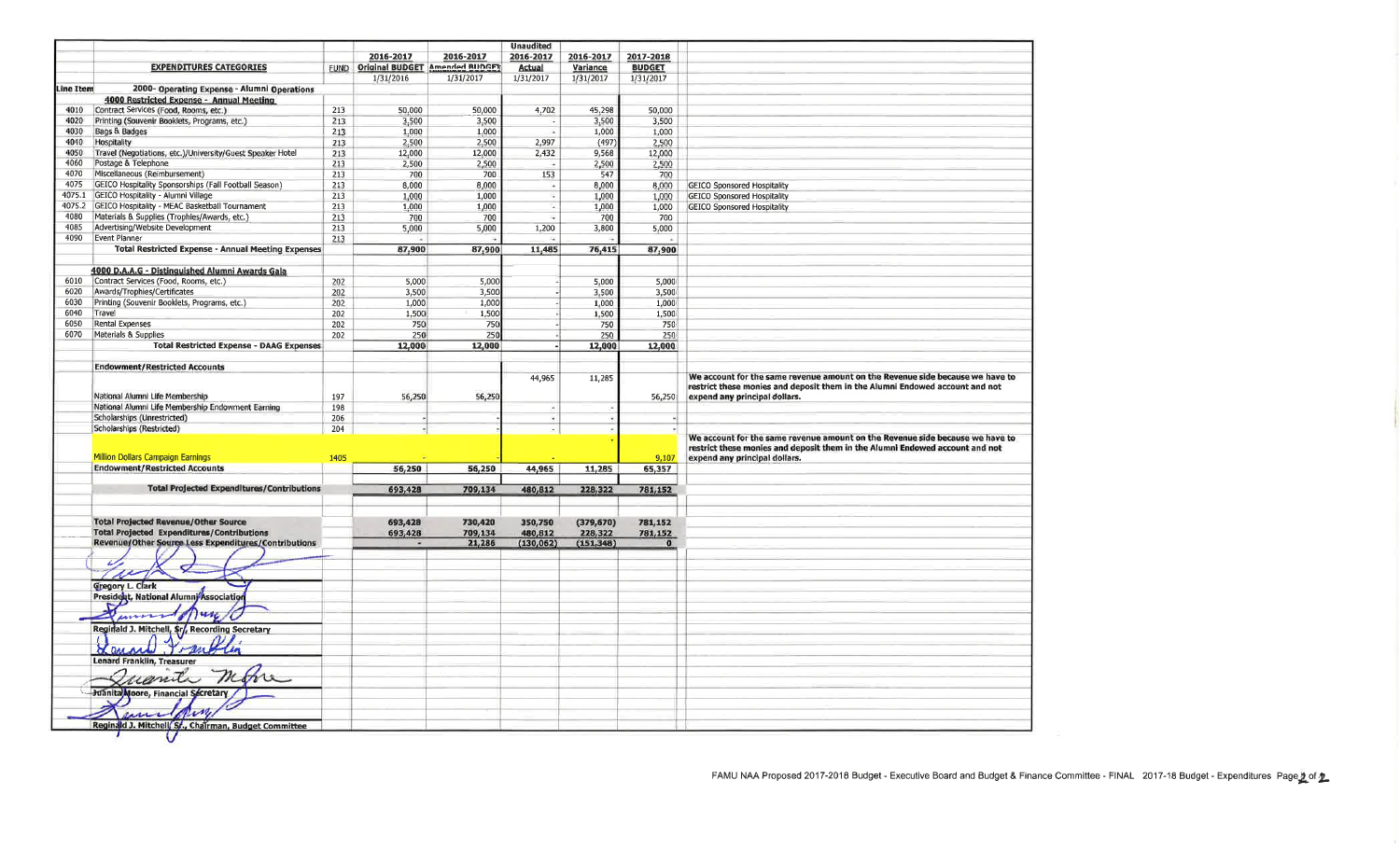

#### **Direct Support Organizations Committee Wednesday, November 29, 2017 Agenda Item: V.**

#### **Subject: Update on Divisional Activities**

- **Summary:** Update on Divisional Activities:
	- 1. FY 2017-2018 University Advancement Updates
	- 2. DSO Updates
		- A. National Alumni Association
		- B. FAMU Foundation, Inc.
		- C. FAMU Rattler Boosters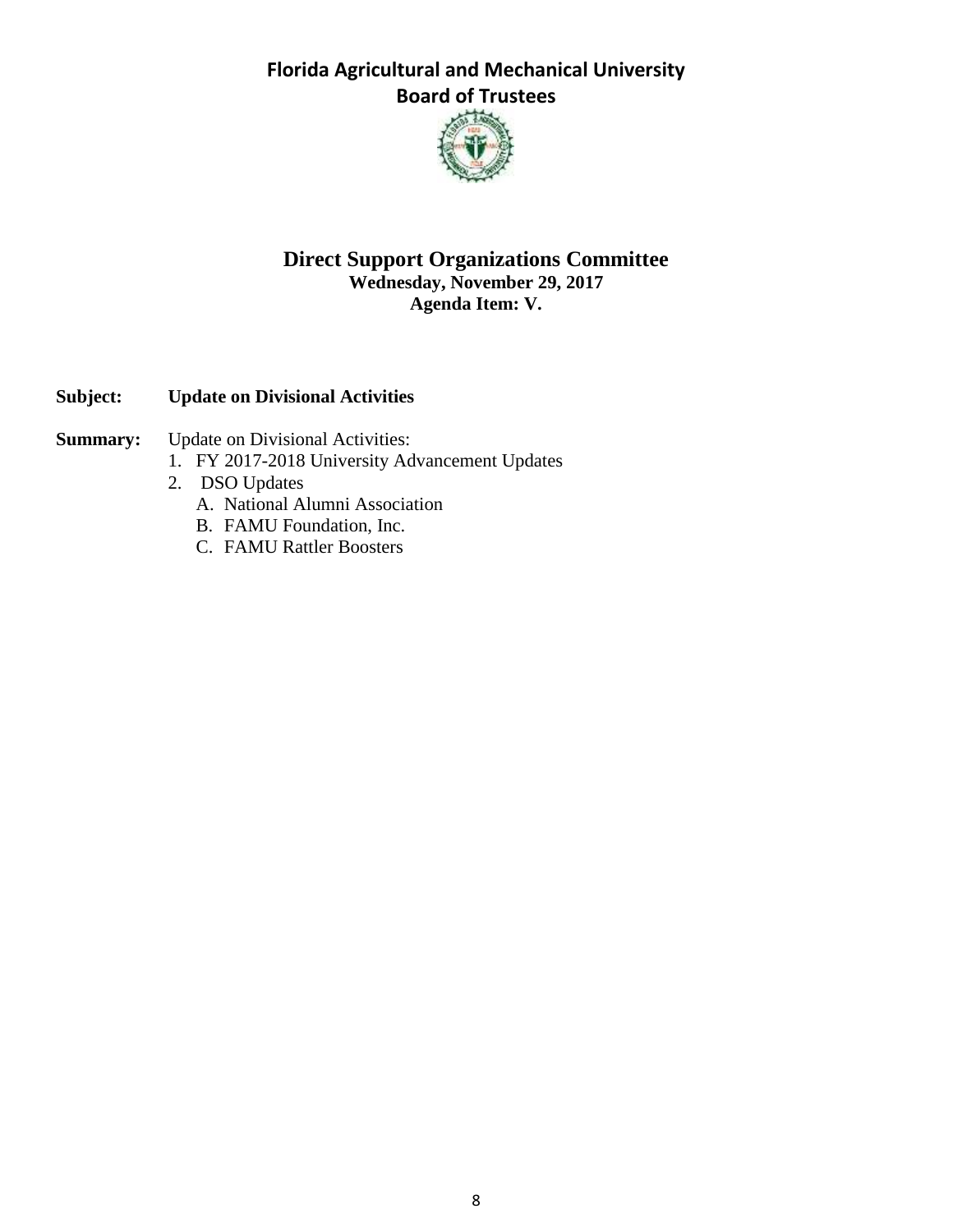

## **Direct Support Organizations Committee**

# **Overall Updates on Divisional Activities**

#### **IV. Update on Divisionl Activities**

#### **1. Fundraising Updates**

- As of November 22, \$2.5M has been raised this fiscal year.
- Gifts received from 2,411 donors with an average gift amount of \$1,026.00.

#### **The Top Five Constituent Contributors are:**

| Corporations    |     | \$1,032,413 |
|-----------------|-----|-------------|
| Alumni          |     | \$687,229   |
| Friends         |     | \$272,638   |
| Foundations     | S.  | 154,857     |
| Alumni Chapters | \$. | 56,611      |

#### **2. DSO Updates**

#### **A. National Alumni Association (NAA)**

- The Office of Alumni Afffairs (OAA) chaired the annual Homecoming again this year which was larger than last year with record attendance at convocation, tailgates, the football game and a sold out masquerade ball.
- OAA, the Office of Development and Student Affairs teamed up OCTOBER 29-30 for a productive weekend of corporate, alumni and student recruitment events in Upstate South Carolina. Esteemed Alumna Representative Gilda Cobb Hunter of the South Carolina state legislature, Internist, Dr. Daniel Grisham and retired Boeing Executive and former FAMU Cluster member David Blanding were the engines to help Interim President Robinson and several FAMU Deans introduce the great things happening at FAMU to the upstate.
- FAMU National Alumni Association President Greg Clark and President Robinson, were principal players at the National Education Association summit in Washington. November 3<sup>rd</sup>, President Clark was a part of the dialogue on alumni engagement at HBCUs. Another highlight was a very insightful meeting with Florida Senator Marco Rubio, President Robinson and President Clark.
- The Florida Blue Florida Classic celebrated 21 years, November 16-18.
	- The OAA assisted the division of Student Affairs in producing the largest student recruitment event with more than 1200 attendees at the Hilton Orlando ballroom.
	- Through our role on the Classic Consortium Board, OAA was instrumental in nominating two familiar faces in the hierarchy of leadership at FAMU. Trustee Belvin Perry and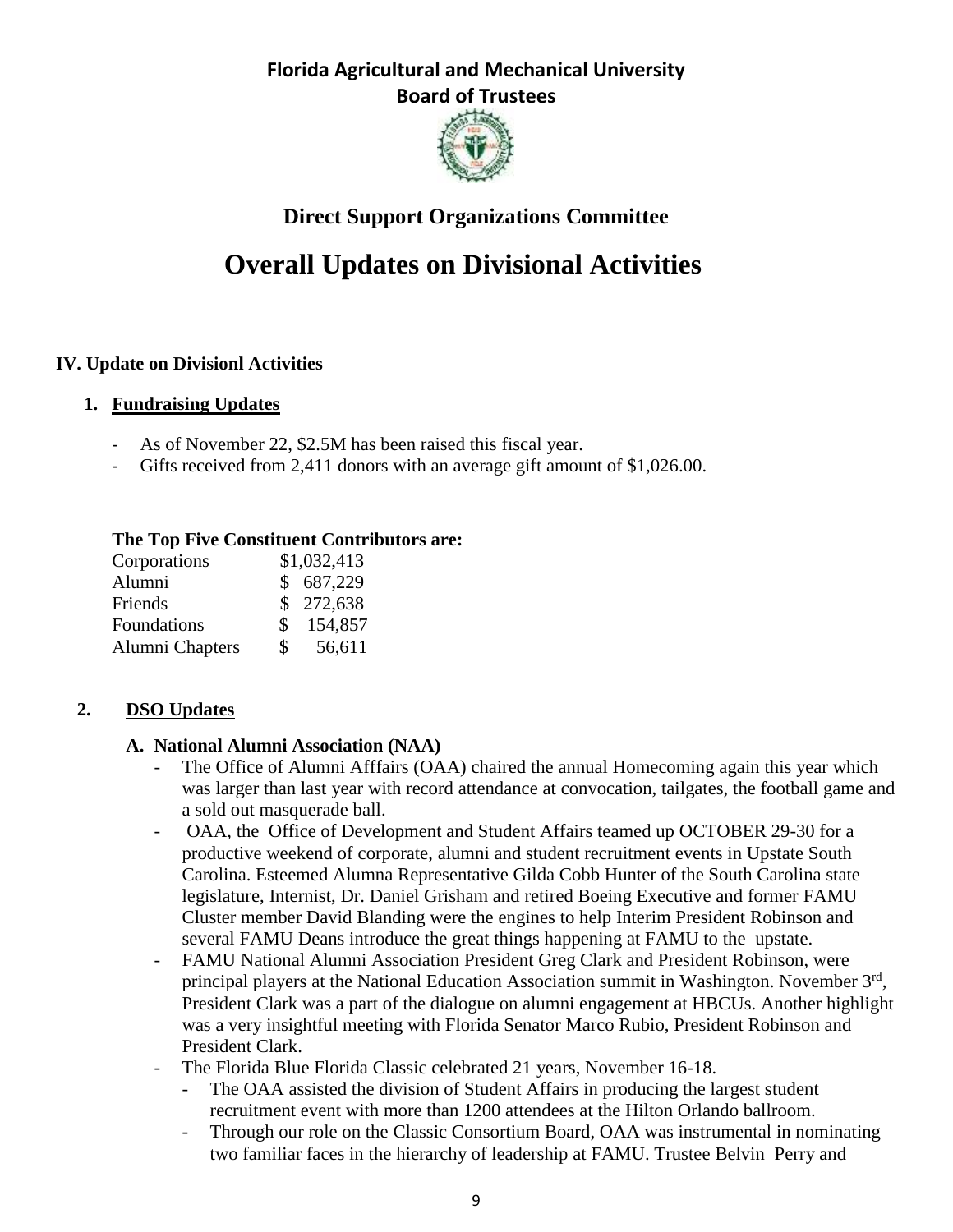

Trustee Harold Mills were among those honored for their leadership, and service in the inaugural class of the Bob Billingslea Florida Classic Award for 2017. They received the accolades at a VIP awards ceremony held Thursday, Nov. 16 at the Dr. Phillips Arena in downtown Orlando presented by both University Presidents.

- FAMU's 8th president alumnus Dr. Frederick Humphries and Dr. Oswald Bronson former BCU President were also recognized for their leadership in transitioning the classic from Tampa to Orlando.
- Another highlight of Florida Classic weekend was the Rattler F Club Gala which honored President Robinson, FAMU Foundation Chair Thomas Jones, FAMU NAA President Greg Clark, and several others on our FAMU athletic staff.
- Finally, OAA has two key events on the radar in December. Alumni in the Dallas Fort Worth are will welcome President Robinson December 2. This coincides with FAMU'S impending trio for the SACS conference in Dallas. Even with a tight schedule, our alums there are working to squeeze in two key corporate visits for Dr. Robinson.
- OAA and Student Affairs are also collaborating on a special scholars recruitment event hosted by esteemed alumnus and former FAMU Foundation Board member Dr. Mirion Bowers, December 6 in Los Angeles.

#### **B. FAMU Foundation, Inc.**

- The FAMU Foundation Board of Directors Meeting was held November 15-18 in Orlando, FL.
	- Completed the draft financial statements and Form 990 Return; both were approved at the Fall 2017 Board of Directors Meeting.
- Accelerated the upgrade and renovations to the Foundation building to lease space.
- The FAMU Foundation's Endowment currently stands at \$122M.
- Various FAMU Foundation Board members have received special recognition nationwide…

#### **C. FAMU Rattler Boosters**